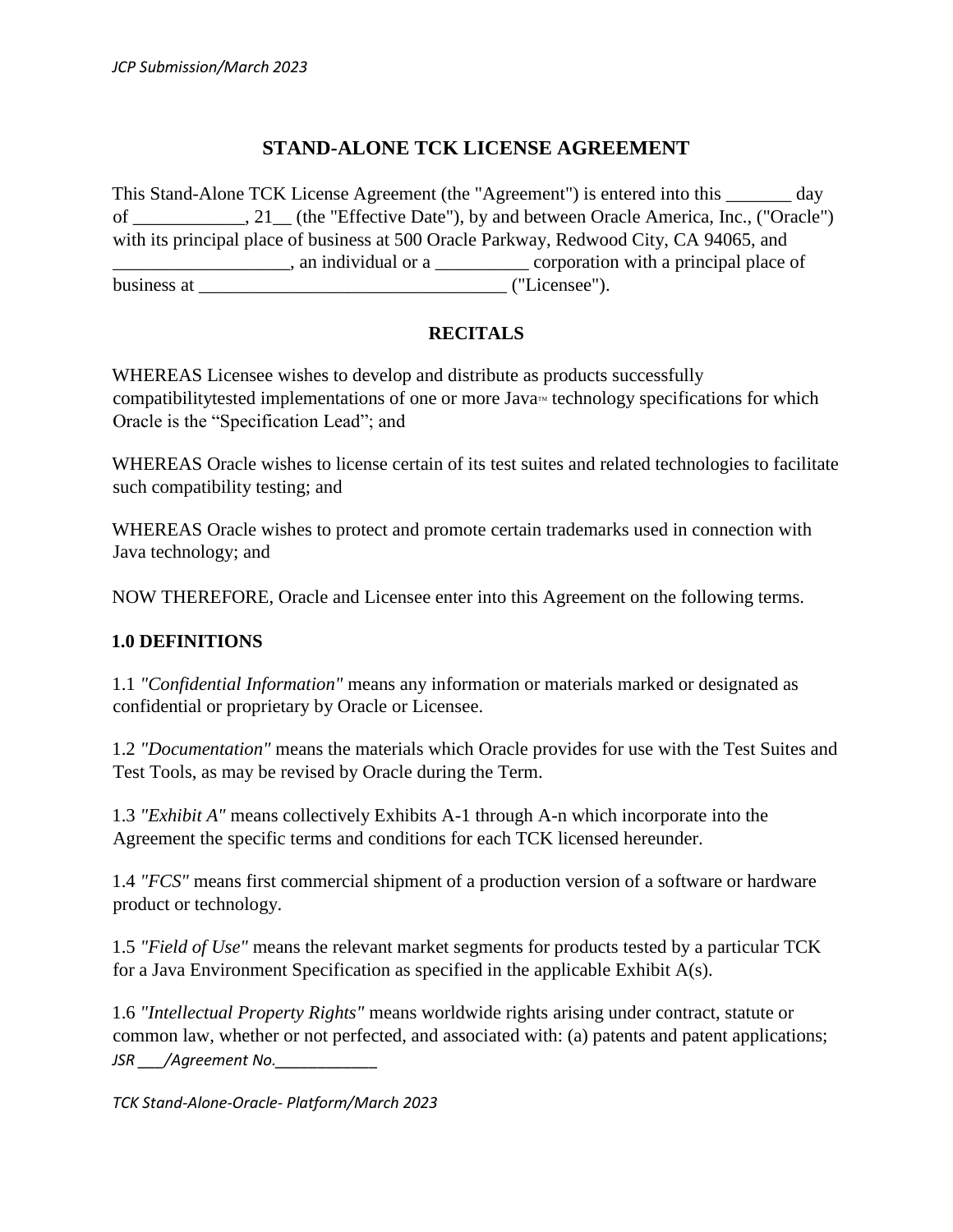(b) works of authorship, including copyrights, mask works, and moral rights; (c) the protection of trade and industrial secrets and confidential information; (d) any rights analogous to those set forth herein and any other proprietary rights relating to intangible or intellectual property now existing or later recognized in any jurisdiction (excluding trademarks, service marks, trade names, and trade dress); and (e) divisions, continuations, renewals, reissuances, reexaminations, applications, registrations, and any extensions of the foregoing (as applicable), now existing or hereafter filed, issued or acquired.

1.7 "*Java Specification*" means the written specification for some aspect of the Java technology which is identified in Exhibit A and to which the TCKs licensed hereunder correspond.

1.8 "*Licensor Name Space*" means the public class or interface declarations whose names begin with "java", "javax", "com.sun", "com.oracle" or their equivalents in any subsequent naming convention adopted by Oracle through the Java Community Process, or any recognized successors or replacements thereof.

1.9 *"Product(s)"* means a Licensee product which: (i) fully implements the Java Specification(s) including all its required interfaces and functionality; (ii) does not modify, subset, superset or otherwise extend the Licensor Name Space, or include any public or protected packages, classes, Java interfaces, fields, methods or constructors within the Licensor Name Space other than those required/authorized by the Specification or Specifications being implemented; (iii) passes the TCK (including satisfying the requirements of the applicable TCK Users Guide) for such Specification; and (iv) neither derives from nor includes any of Oracle's source code or binary code materials which implement any portion of the Java Specification, except with an appropriate and separate license from Oracle. In addition, to be a Product, a Licensee product that implements a Java Specification must: (a) have a principal purpose which is substantially different from a stand-alone implementation of that specification, while the value-added portion of the product operates in conjunction with the portion that implements the Java Specification; (b) represent a significant functional and value enhancement over any stand-alone implementation of that specification; and (c) not be marketed as a technology which replaces or substitutes for a stand-alone implementation of that specification.

1.10 "*Reference Implementation*" or *"RI"* means the prototype or "proof of concept" implementation of the Java Specification developed and made available for license by or on behalf of Oracle.

1.11 "*Specification License*" means the license offered by Oracle under certain of its Intellectual Property Rights to create an implementation of the Java Specification under certain restrictions and limitations where such implementation neither derives from any of Oracle's source code or binary code materials nor includes any of Oracle's source code or binary code materials which

*JSR \_\_\_/Agreement No.\_\_\_\_\_\_\_\_\_\_\_\_*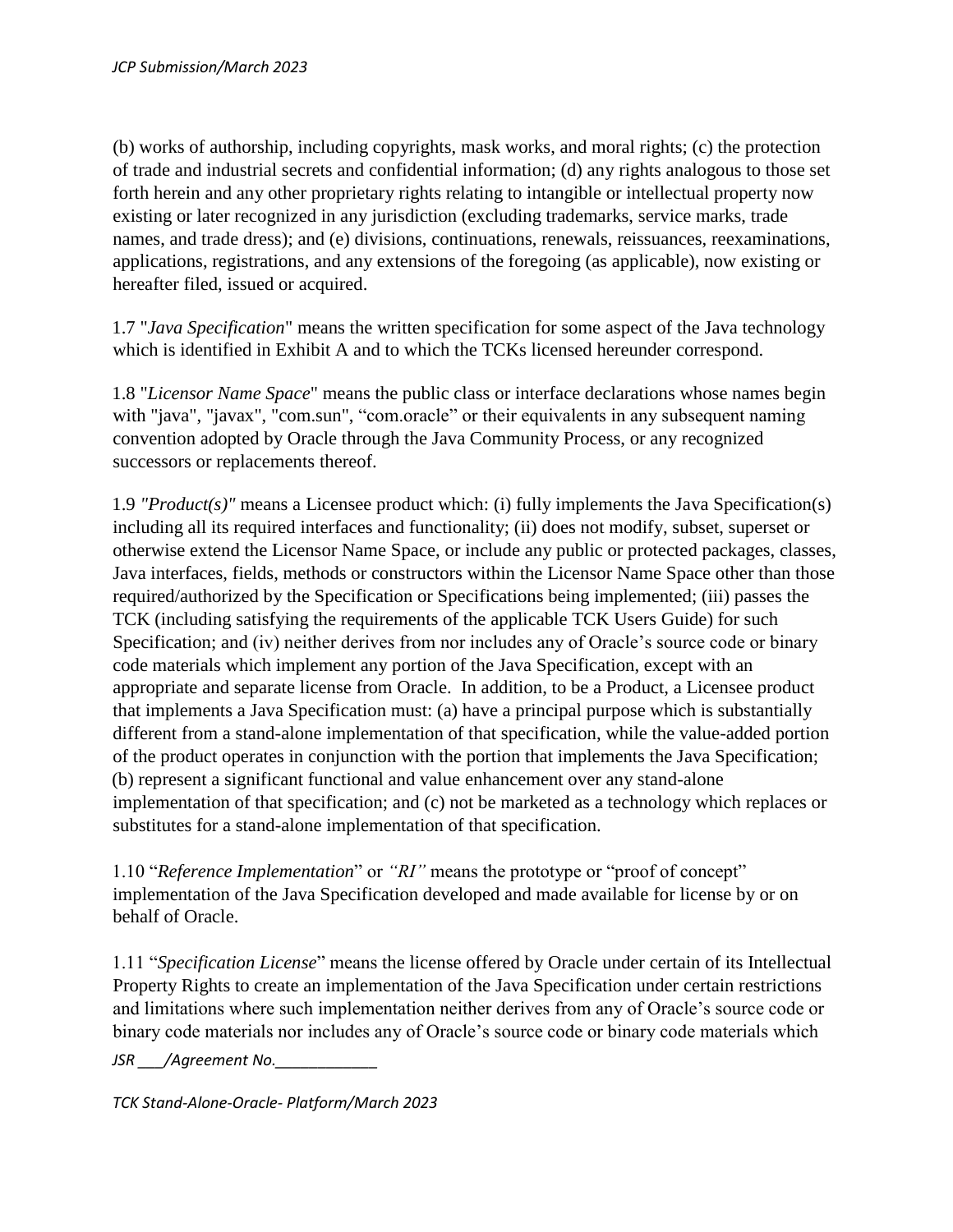implement any portion of the Java Specification, except with an appropriate and separate license from Oracle.

1.12 *"Oracle License"* means a license agreement for the TCKs from Oracle, whether denominated as a Technology License and Distribution Agreement (TLDA), a master support agreement entered into in conjunction with either an Oracle Community Source License or a TLDA, or a Stand-Alone TCK License Agreement.

1.13 *"Oracle Licensee"* means a third party who is a party in good standing to an Oracle License.

1.14 *"Technology Compatibility Kit" or "TCK"* means the Test Suite and related documentation (for example, the TCK Users Guide) associated with the Java Specification identified in Exhibit A as made available to Licensee and as may be revised by Oracle during the Term, that is provided so that an implementer of the Java Specification may determine if its implementation is compliant with the Specification.

1.15 *"Term"* means the term of the Agreement as specified in Section 9.1.

1.16 "*Test Suite*" means the test suites, test harness, and other testing or measurement tools associated with the Java Specification identified in Exhibit A, as made available to Licensee and as may be revised by Oracle during the Term.

1.17 *"Test Reports"* means those reports generated by the TCK with respect to a particular Product which identify only configuration information and the successful status of individual or aggregate test executions.

1.18 *"Test Tools"* means the test harness and other testing or measurement tools, in source or binary code form, as may be revised by Oracle during the Term.

1.19 *"Trademark License"* means a separate agreement, if any, entered into by the parties that specifies the terms and conditions related to the use of trademarks, logos and branding in connection with Products, and if and when executed will be attached hereto for reference as Exhibit B.

1.20 *"Upgrades"* means bug fixes, modifications, variations, and enhancements, to the extent included in a patch or release of the TCK unless otherwise specified in Exhibit A, which Oracle generally licenses as part of the TCK.

*JSR \_\_\_/Agreement No.\_\_\_\_\_\_\_\_\_\_\_\_*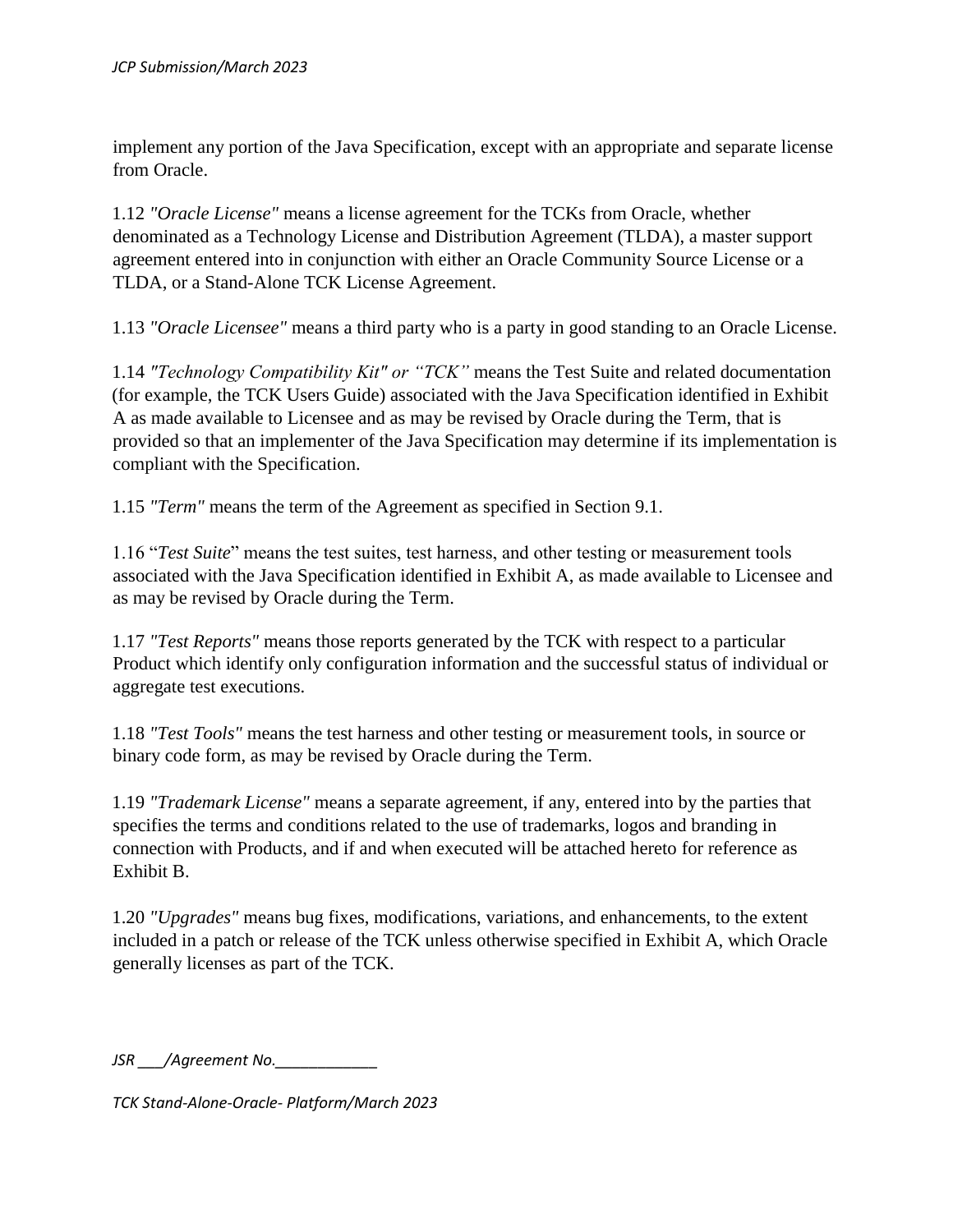#### **2.0 LICENSE GRANTS**

#### 2.1 **License Grant for the TCK.**

- **(a) Limited Grant.** Subject to and conditioned upon Licensee's having accepted and being bound by the Specification License and Licensee's compliance with the restrictions and obligations contained in this Agreement, including in particular Section 2.1(b)(v) below, and except as otherwise set forth in Exhibit A, Oracle hereby grants to Licensee, to the extent of Oracle's Intellectual Property Rights in the TCK(s), a worldwide, non-exclusive, nontransferable, limited license to use the TCK(s) internally and solely for the purpose of developing and testing Products. No license is granted for any other purpose, including any of the activities described in Section 2.1(b).
- **(b) Additional Limitations**. Except as otherwise set forth in Exhibit A, Licensee may not:
	- $(i)$  sublicense or distribute the TCK $(s)$  to any third party, except that Licensee may share comments or questions concerning its use or the results of using the TCK (including relevant excerpts of the TCK itself, provided such TCK excerpts are inherently part of such test results); or
	- (ii) create derivative works of the  $TCK(s)$ ; or
	- (iii) disassemble or decompile binary portions of the Test Suite(s) or Test Tools or otherwise attempt to derive the source code from such portions; or
	- (iv) develop other test suites intended to validate compatibility with the Java Specification(s) to which the TCK(s) licensed hereunder corresponds; or
	- (v) distribute code which has been tested against the TCK and which implements a substantial portion of the Java Specification unless such code is included in a Product within the meaning of Section 1.9 and unless, for each new release of a Product by Licensee, such Product passes, in accordance with the Documentation (including the TCK Users Guide), the most current TCK applicable to the latest version of the Java Specification and available from Oracle one hundred twenty (180) days before FCS of such version of the Product; provided, however, that if Licensee elects to use a version of the TCK also provided by Oracle that is newer than that which is required under this Section 2.1(b)(v), then Licensee agrees to pass such TCK; or
	- (vi) use the TCK to test a third party's product; or

*JSR \_\_\_/Agreement No.\_\_\_\_\_\_\_\_\_\_\_\_*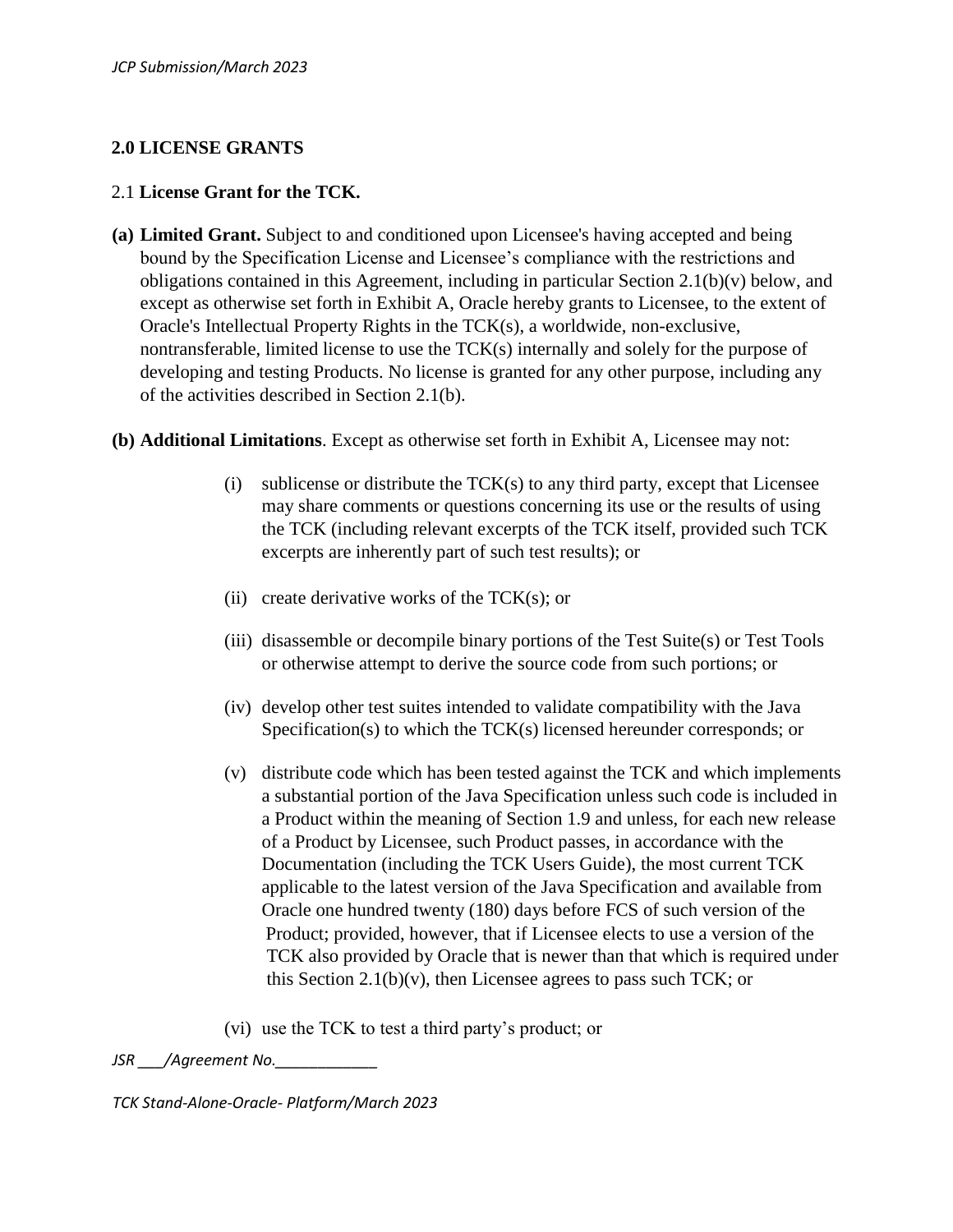(vii) use the TCK to make claims of comparative compatibility (for example, a claim either that a Product is "90% compatible" or that the Product is "more compatible" than another implementation of the same Java Specification); provided, however, that with respect to a Product which Licensee has certified in accordance with Section 2.1(d) below, Licensee may disclose Test Reports.

Neither the limited scope of the grant set forth in Section 2.1(a) nor the additional limitations set forth in Section 2.1(b)(v) above shall be understood to require Licensee to include any particular "pass through" requirements in any license it grants concerning the redistribution of a Product with which the TCK licensed hereunder has been used. However, except with respect to downstream products developed and distributed by Licensee's licensees and sublicensees which incorporate, in whole or in part, Licensee's Product and themselves satisfy all the other requirements for a Product set forth in Section 1.9 of this Agreement, Licensee may neither: (a) grant or otherwise pass through to its licensees any licenses under Oracle's applicable intellectual property rights; nor (b) authorize its licensees to make any claims concerning their implementation's compliance with the Specification in question.

- **(c) Superseded Releases.** Oracle agrees that under the following circumstances the provisions of Section 2.1(b)(v) above shall not be understood to preclude Licensee from distributing maintenance releases (a new release of a preexisting Product that implements substantially the same core technologies) of a Product that implemented a prior version of the Java Specification ("Initial Product") where such maintenance release implements the same version of the Java Specification implemented by the Initial Product:
	- 1. If released before the "Migration Date", such maintenance release passes (in accordance with the Documentation, including the TCK Users Guide) the most current TCK applicable to the version of the Java Specification implemented by the Initial Product and available from Oracle 180 days before FCS of such Product.
	- 2. If released after the "Migration Date":

(i) either Licensee has already released (and continues to make available) a compatible successor Product (per Section 2.1[a],[b] and [d]) that implements the latest available version of the Java Specification implemented by the Initial Product, or Oracle has released and continues to make generally available for license an RI for the latest available version of the Java Specification implemented by the Initial Product; and

*JSR \_\_\_/Agreement No.\_\_\_\_\_\_\_\_\_\_\_\_*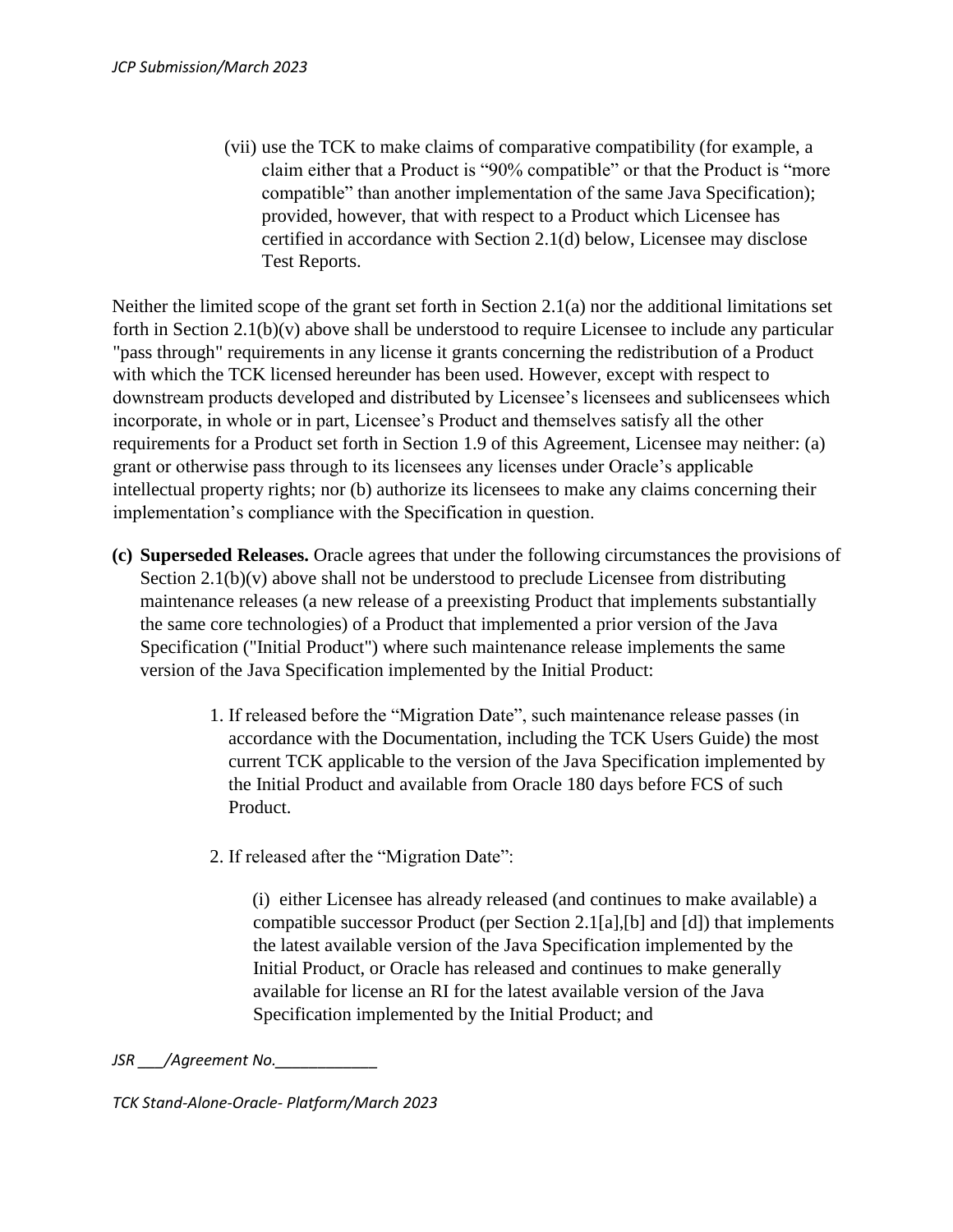(ii) such maintenance releases pass (in accordance with the Documentation, including the TCK Users Guide) the most current TCK applicable to the version of the Java Specification implemented by the Initial Product and available from Oracle 180 days before FCS of such Product.

For the purposes of this Section 2.1(c), "Migration Date" shall mean 180 days after the final release of the latest available version of the Java Specification as described above.

- **(d) Testing**. Licensee shall self-certify that its Product passes the applicable TCK as set forth above, if and when the Product in fact does so. Upon Oracle's reasonable request, Licensee further agrees to provide to Oracle, Licensee's test results that demonstrate that the Product passes the applicable TCK. If in Oracle's reasonable judgment the test results are inadequate to determine passage, then upon thirty (30) days written notice by Oracle and no more than two (2) times per calendar year, Licensee shall permit Oracle or its authorized representative to inspect and test any Product which has been self-certified per this subsection (d) to ensure that such Product meets the compatibility and other requirements for a Product as set forth in Section 1.9 above. The Licensee may define the terms governing Oracle's inspection and test of the Product provided that such terms (i) grant Oracle rights to freely test the Product and such other rights that are reasonably necessary to Oracle to ensure that such Product meets the compatibility and other requirements, all on a royalty-free basis, and (ii) do not require Oracle to take or refrain from any action other than restricting access to and use of the Product to those persons performing the inspection and test. The reasonable costs of such inspection shall be at Oracle's expense; provided, however, that Licensee shall reimburse Oracle for such costs if the inspection reveals that the Product does not meet such requirements and the deficiencies are not cured within 30 days.
	- *2.2 Proprietary Rights Notices*. Licensee shall not remove any copyright notices, trademark notices or other proprietary legends of Oracle or its suppliers contained on or in the TCK, and shall incorporate such notices in all copies of any TCK. Licensee shall comply with all reasonable requests by Oracle to include additional copyright or other proprietary rights notices of Oracle or third parties from time to time.
	- *2.3 Branding*. Except as otherwise specified in Exhibit A, Licensee shall include Oracle's compatibility logo trademark(s) specified in Exhibit A on FCS and subsequent versions of Products it distributes, subject to the Trademark License in Exhibit B, to indicate that such Products meet the applicable compatibility requirements specified herein.
	- *2.4 No Other Grant*. This Agreement does not grant to Licensee any right or license, under any
- *JSR \_\_\_/Agreement No.\_\_\_\_\_\_\_\_\_\_\_\_*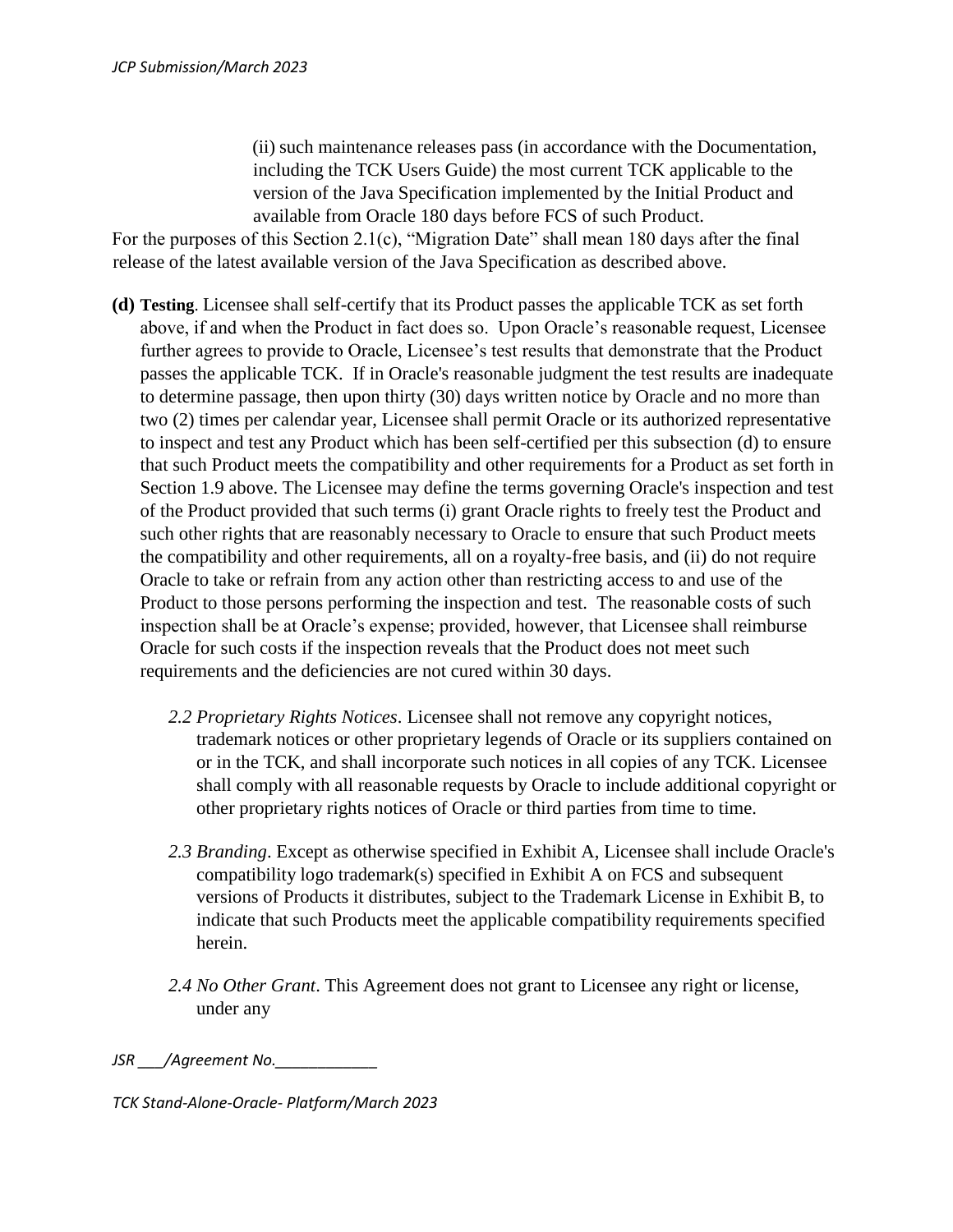Intellectual Property Rights of Oracle or otherwise, except as expressly provided in this Section 2.0, and no other right or license is to be implied by or inferred from any provision of this Agreement or by the conduct of the parties.

### **3.0 SUPPORT AND UPGRADES**

3.1 *Licensee Support and Upgrades*. Unless otherwise specified in a separate master support agreement executed by Oracle and Licensee, nothing in this Agreement shall obligate Oracle to provide any upgrades, technical support or other assistance concerning the TCK to Licensee or to any distributor or customer of Licensee for its Products.

### **4.0 CONSIDERATION**

4.1 *Consideration for the License*. As a condition of the grant to use the TCK above, Licensee shall provide the consideration set forth in Exhibit A. Any fee or royalty payments required shall be sent to: Oracle America, Inc., *Software Royalty Accounting Group*, PO Box 10903, Palo Alto CA 94303.

4.2 *Taxes*. All payments required by this Agreement shall be made in United States dollars, are exclusive of taxes, and Licensee agrees to bear and be responsible for the payment of all such taxes, including, but not limited to, all sales, use, rental receipt, personal property or other taxes and their equivalents which may be levied or assessed in connection with this Agreement (excluding only taxes based on Oracle's net income). To the extent Licensee is required by local law to withhold taxes based upon Oracle's income, Licensee may deduct from any payments to Oracle any income tax or tax of a similar nature (including taxes based on net worth) imposed by any government ("Government Income Tax") and actually paid by Licensee for the account of Oracle, to the extent such Government Income Tax does not exceed the appropriate withholding amount applicable under relevant tax treaties and qualifies as a creditable foreign tax by the United States government. In the event that Licensee deducts any Government Income Tax from payments owed to Oracle, Licensee shall furnish Oracle with an official tax receipt or other evidence issued by the taxing authority suitable for Oracle to obtain a tax credit in the United States.

## **5.0 LIMITED WARRANTY AND DISCLAIMER**

5.1 ORACLE LICENSES THE TCK ON AN "AS IS" BASIS. ALL REPRESENTATIONS AND WARRANTIES, INCLUDING ANY IMPLIED WARRANTY OF MERCHANTABILITY, FITNESS FOR A PARTICULAR PURPOSE OR NONINFRINGEMENT ARE HEREBY DISCLAIMED.

*JSR \_\_\_/Agreement No.\_\_\_\_\_\_\_\_\_\_\_\_*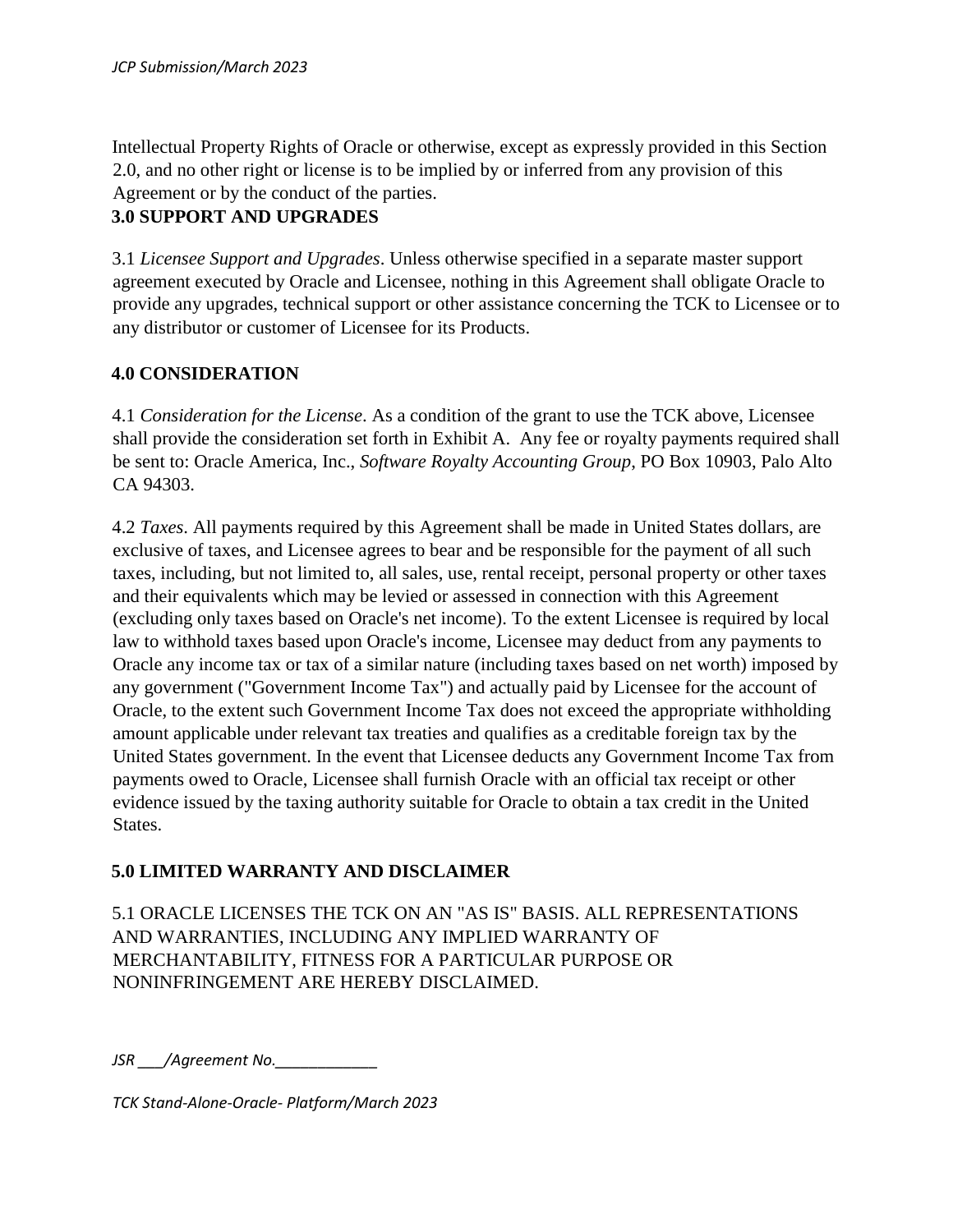5.2 *High Risk Activities*. The TCK is not designed or intended for use in the design, construction, operation or maintenance of any nuclear facility, and Oracle disclaims any express or implied warranty of fitness for such use.

*5.3 Limitation*. The limited warranty set forth in this Section 5.0 is expressly subject to Section 8.0 (Limitation of Liability).

## **6.0 CONFIDENTIAL INFORMATION**

6.1 *Duty of Confidentiality*. Licensee will protect the TCK as Oracle Confidential Information protected under this Section 6.0. A party receiving Confidential Information may not: (i) disclose Confidential Information to any third party, except that such party may exchange comments or questions concerning its use or the results of using the TCK, including relevant excerpts of the TCK, provided such TCK excerpts are inherently part of such results, but not the non-relevant portions of the TCK itself, or (ii) use Confidential Information except for the purpose of developing and testing Products. The receiving party will protect the confidentiality of Confidential Information to the same degree of care, but no less than reasonable care, as such party uses to protect its own Confidential Information. Obligations regarding Confidential Information will expire three (3) years from the date of receipt of the Confidential Information, except for source code, which will be protected by Licensee in perpetuity.

6.2 *Exceptions*. The obligations set forth in this Section 6.0 will not apply to any portion of Confidential Information which a receiving party can demonstrate: (a) through no act or failure to act on the part of the receiving party, is now or hereafter becomes, generally known in the software industry; (b) is hereafter rightfully furnished to the receiving party by a third party without restriction on disclosure; or (c) is independently developed by the receiving party without any use of Confidential Information.

6.3 *Residual Rights*. Licensee may, subject to Oracle's copyrights or patent rights, use any information retained in the unaided memory of its employees and other agents after accessing the TCK.

## **7.0 LIMITED INDEMNITY**

7.1 *Pre-Release*. The parties acknowledge that the TCK may be in pre-release form and that Oracle shall not be liable for any defects or deficiencies in the TCK or in any Product, process or design created by, with or in connection with the TCK whether or not such defects and/or deficiencies are caused, in whole or in part, by defects or deficiencies in the design or implementation of the TCK. Upon FCS of the TCK by Oracle, Oracle will provide to Licensee a limited indemnity as described in Sections 7.2-7.3 below.

*JSR \_\_\_/Agreement No.\_\_\_\_\_\_\_\_\_\_\_\_*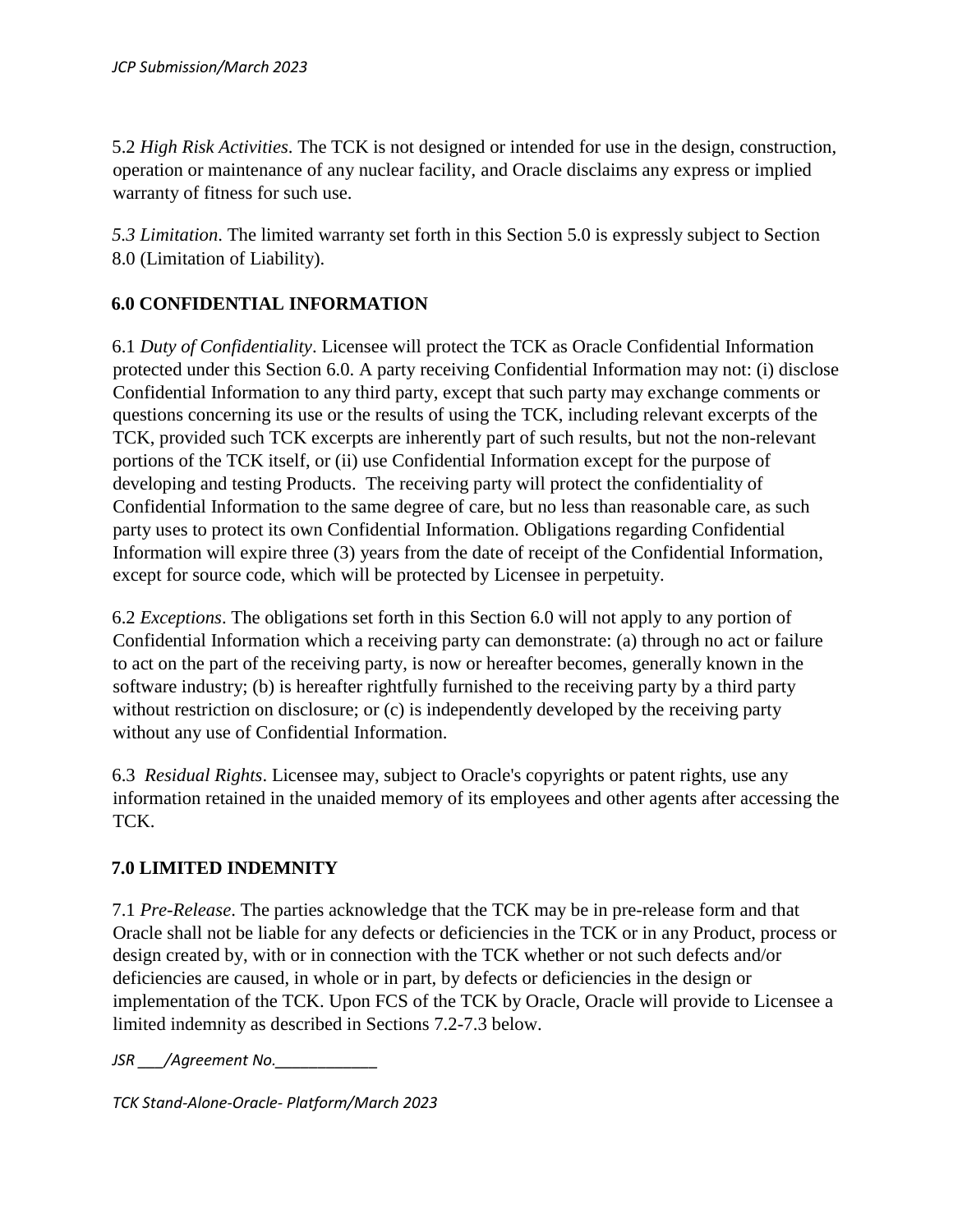7.2 *By Oracle*. Oracle will defend, at its expense, any legal proceeding brought against Licensee, to the extent it is based on a claim that authorized use of the FCS or subsequent production version(s) of the TCK is an infringement of a third party trade secret or a copyright in a country that is a signatory to the Berne Convention, and will pay all damages awarded by a court of competent jurisdiction, or such settlement amount negotiated by Oracle, attributable to such claim, provided that Licensee: (a) provides written notice of the claim and any such threatened claim promptly to Oracle; (b) gives Oracle sole control of the defense and settlement of the claim; (c) provides to Oracle, at Oracle's expense, all available information, assistance and authority to defend; and (d) has not compromised or settled such proceeding without Oracle's prior written consent.

7.3 *Exclusive Remedies*. Should any FCS TCK or any portion thereof become, or in Oracle's opinion be likely to become, the subject of a claim of infringement for which indemnity is provided under Section 7.2, Oracle shall, in addition to the obligations specified in Section 7.2, as Licensee's sole and exclusive remedy, elect to: (a) obtain for Licensee the right to use such FCS TCK; (b) replace or modify the FCS TCK to become non-infringing; or if alternatives (a) or (b) are not commercially practicable in Oracle's sole discretion, (c) accept the return of the FCS TCK and grant Licensee a refund of any Access Fee, as set for in Exhibit A, as depreciated on a five year straight-line basis.

7.4 *Disclaimer*. THIS SECTION 7.0 STATES THE ENTIRE LIABILITY OF ORACLE WITH RESPECT TO INFRINGEMENT OF ANY INTELLECTUAL PROPERTY RIGHTS BY THE TCK. ORACLE SHALL HAVE NO OTHER LIABILITY WITH RESPECT TO INFRINGEMENT OF INTELLECTUAL PROPERTY RIGHTS OF ANY THIRD PARTY.

7.5 *By Licensee*. Except for claims for which Oracle is obligated to indemnify Licensee under Section 7.2, Licensee shall defend, at Licensee's expense, any and all claims brought against Oracle, and shall pay all damages awarded by a court of competent jurisdiction, or such settlement amount negotiated by Licensee, arising out of or in connection with Licensee's reproduction, development or distribution of product(s) developed using the TCK. Licensee's obligation to provide a defense under this Section 7.5 shall arise provided that Oracle: (a) provides notice of the claim promptly to Licensee; (b) gives Licensee sole control of the defense and settlement of the claim; (c) provides to Licensee, at Licensee's expense, all available information, assistance and authority to defend; and (d) has not compromised or settled such proceeding without Licensee's prior written consent.

#### **8.0 LIMITATION OF LIABILITY**

Except for express undertakings to indemnify under this Agreement, violation of Oracle's Intellectual Property Rights, or breach of Section 2.0, 4.0 or 6.0: (a) each party's liability to the

*JSR \_\_\_/Agreement No.\_\_\_\_\_\_\_\_\_\_\_\_*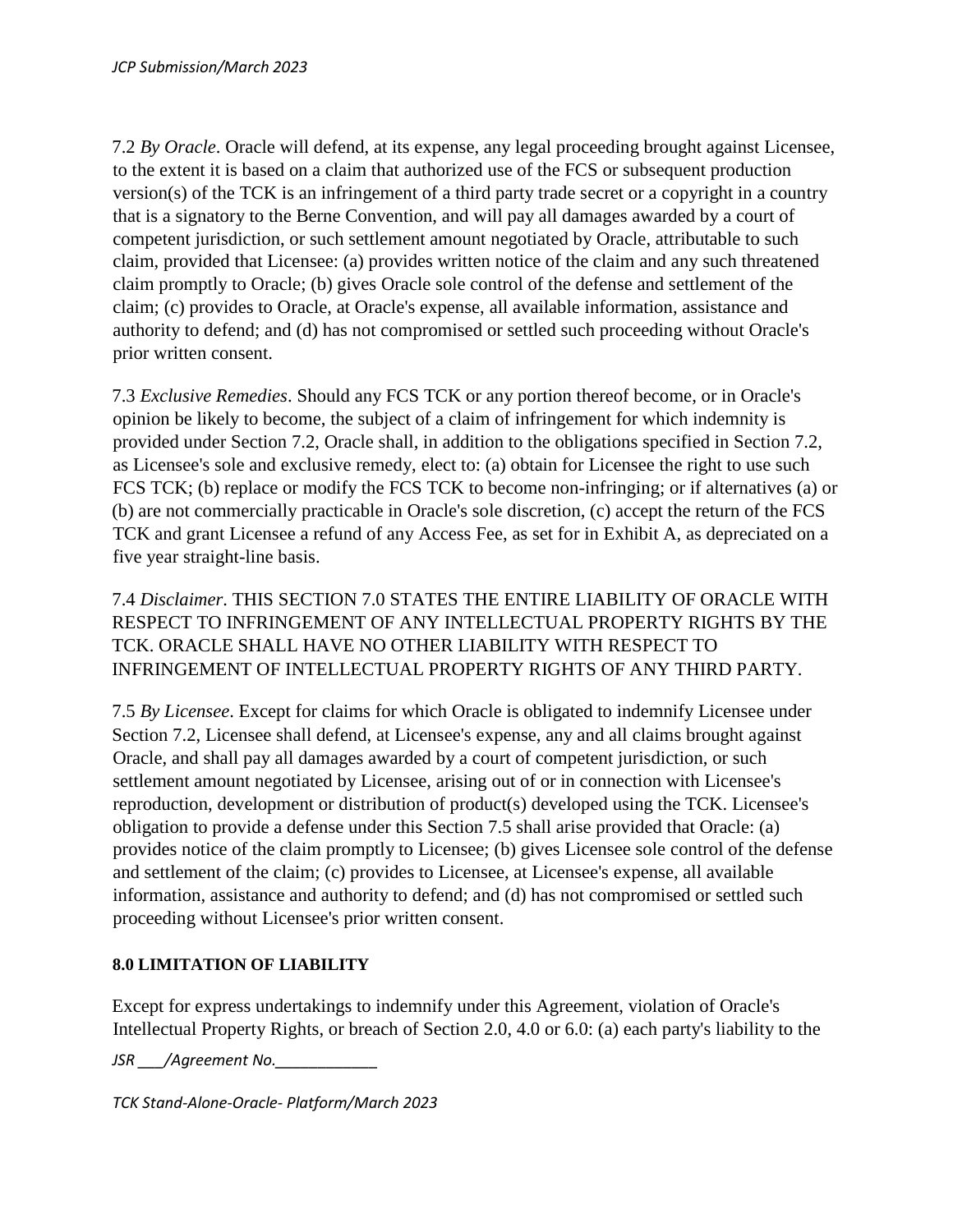other for claims relating to this Agreement, whether for breach or in tort, shall be limited to the license fees paid by Licensee for the Technology related to the claims, if any (provided that this limit shall not apply to Licensee's obligation to make payments owed hereunder); (b) IN NO EVENT WILL EITHER PARTY BE LIABLE FOR ANY INDIRECT, INCIDENTAL, SPECIAL, CONSEQUENTIAL OR PUNITIVE DAMAGES IN CONNECTION WITH OR ARISING OUT OF THIS AGREEMENT (INCLUDING LOSS OF PROFITS, USE, DATA, OR OTHER ECONOMIC ADVANTAGE), NO MATTER WHAT THEORY OF LIABILITY, EVEN IF EITHER PARTY HAS BEEN ADVISED OF THE POSSIBILITY OR PROBABILITY OF SUCH DAMAGES AND WHETHER OR NOT SUCH DAMAGES ARE FORSEEABLE; and (c) LIABILITY SHALL BE SO LIMITED AND EXCLUDED, EVEN IF ANY REMEDIES PROVIDED FOR IN THIS AGREEMENT FAIL OF THEIR ESSENTIAL PURPOSE. The provisions of this Section 8.0 allocate the risks under this Agreement between Oracle and Licensee and the parties have relied upon the limitations set forth herein in determining whether to enter into this Agreement.

## **9.0 TERM AND TERMINATION**

9.1 *Term*. The Term of this Agreement shall begin on the Effective Date and shall continue for the period specified in the applicable Exhibit A (Section II) unless terminated earlier as provided below. Thereafter, the Agreement shall automatically extend five (5) additional one (1) year periods (each a term), unless either party provides written notice of its desire to terminate the Agreement to the other party at least thirty (30) days prior to the expiration of the then-current term. In addition, termination is permitted: (a) by either party for the other party's breach of this Agreement, upon thirty (30) days written notice to the other party and an opportunity to cure within such thirty (30) day period; or (b) by Oracle upon any action by Licensee alleging that use or distribution of the TCK or an implementation of the Java Specification by Oracle or any of Oracle's licensees of the TCK infringes a patent of Licensee.

9.2 *Effect of Expiration/Termination*. Upon the expiration or termination of this Agreement, Licensee shall promptly: (a) return to Oracle all copies of the TCK and other Confidential Information of Oracle (collectively "Oracle Property") in Licensee's possession or control; or (b) permanently destroy or disable all copies of the Oracle Property remaining in Licensee's possession or control, except as specifically permitted in writing by Oracle; and (c) upon Oracle's request, provide Oracle with a written statement certifying that Licensee has complied with the foregoing obligations. All rights and licenses granted to Licensee shall terminate upon such termination; provided, however, than in the event of the expiration of this Agreement then Licensee shall be authorized to: (x) distribute Product(s) previously and successfully selfcertified against the version of the TCK licensed hereunder at the time of expiration, subject to Licensee's continued compliance with this Agreement including the payment of any applicable fees, and (y) retain one (1) copy of the TCK to support customers having copies of Product(s) distributed by

*JSR \_\_\_/Agreement No.\_\_\_\_\_\_\_\_\_\_\_\_*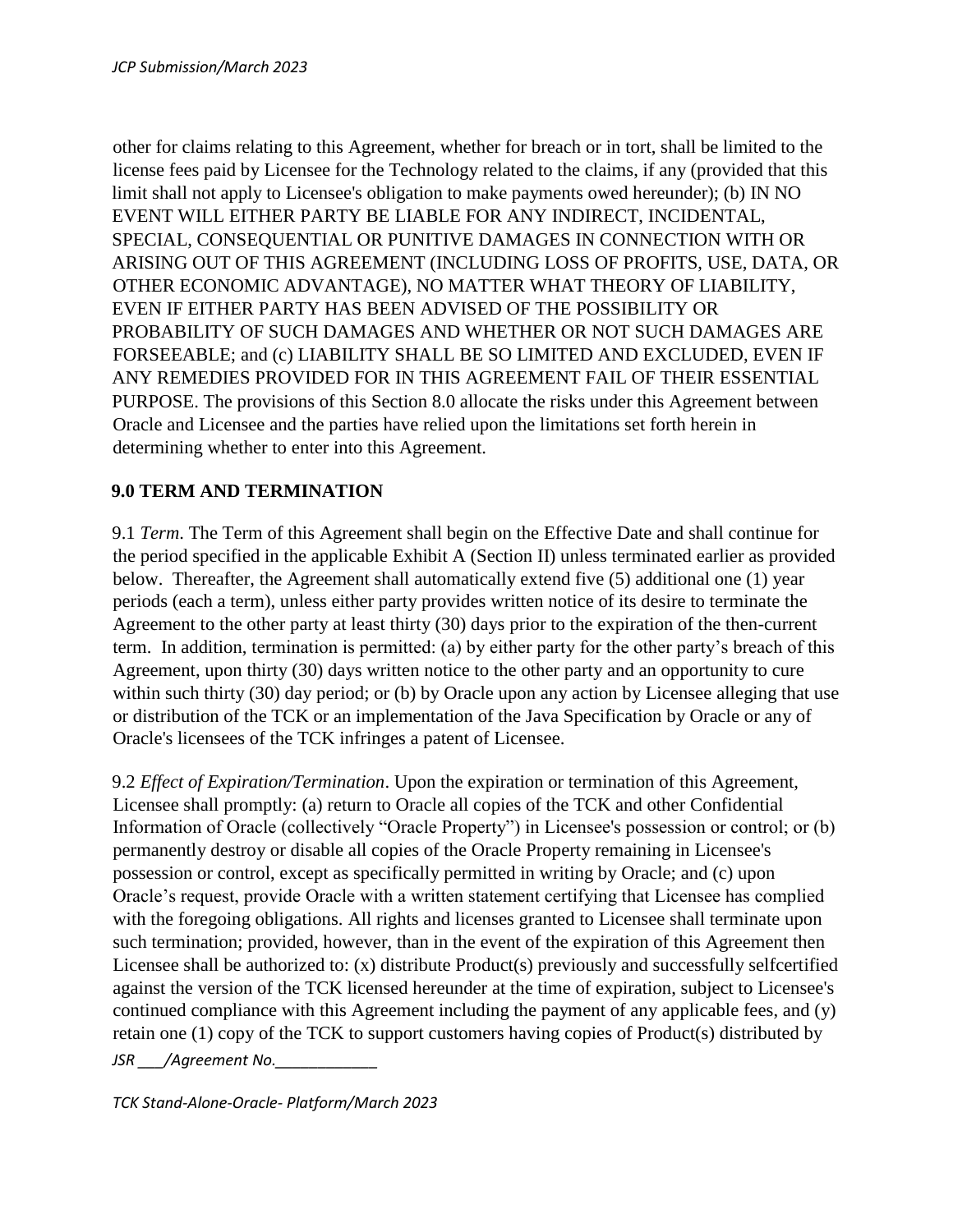Licensee prior to the expiration hereof. All other rights of Licensee shall terminate upon such expiration.

9.3 *No Liability for Expiration or Lawful Termination*. Neither party shall have the right to recover damages or to indemnification of any nature, whether by way of lost profits, expenditures for promotion, payment for goodwill or otherwise made in connection with the business contemplated by this Agreement, due to the expiration or permitted or lawful termination of this Agreement. EACH PARTY WAIVES AND RELEASES THE OTHER FROM ANY CLAIM TO COMPENSATION OR INDEMNITY FOR TERMINATION OF THE BUSINESS RELATIONSHIP CONTEMPLATED BY THIS AGREEMENT UNLESS TERMINATION IS IN MATERIAL BREACH OF THIS AGREEMENT.

9.4 *Non-Exclusive Rights*. The rights of Oracle under this Section 9.0 are in addition to any other rights and remedies permitted by law or equity under this Agreement.

9.5 *Survival*. The parties' rights and obligations under Sections 4.0, 5.0, 6.0, 7.0, 8.0, 9.0, and 10.0 shall survive expiration or termination of this Agreement, and in addition Oracle's rights and Licensee's obligations under Section 2.0 shall survive.

9.6 *Irreparable Harm*. Licensee acknowledges that breach of Sections 2.0, 4.0, and 6.0 would cause irreparable harm to Oracle, the extent of which would be difficult to ascertain. Accordingly, Licensee agrees that, in addition to any other available remedies, Oracle shall be entitled to obtain immediate injunctive relief in the event of a breach or threatened breach of such Sections.

#### **10.0 MISCELLANEOUS**

10.1 *Notices*. All written notices required by this Agreement must be delivered in person or by means evidenced by a delivery receipt and will be effective upon receipt by the persons at the addresses specified below.

| Oracle:                                     | Licensee:              |
|---------------------------------------------|------------------------|
| <b>Oracle America, Inc.</b>                 |                        |
| 500 Oracle Parkway                          |                        |
| Redwood City, California 94065              |                        |
| Attn.: Oracle Software VP of Sales cc:      | Attn.: $\qquad \qquad$ |
| <b>Oracle Legal Department</b>              |                        |
| JSR ___ /Agreement No.______________        |                        |
| TCK Stand-Alone-Oracle- Platform/March 2023 |                        |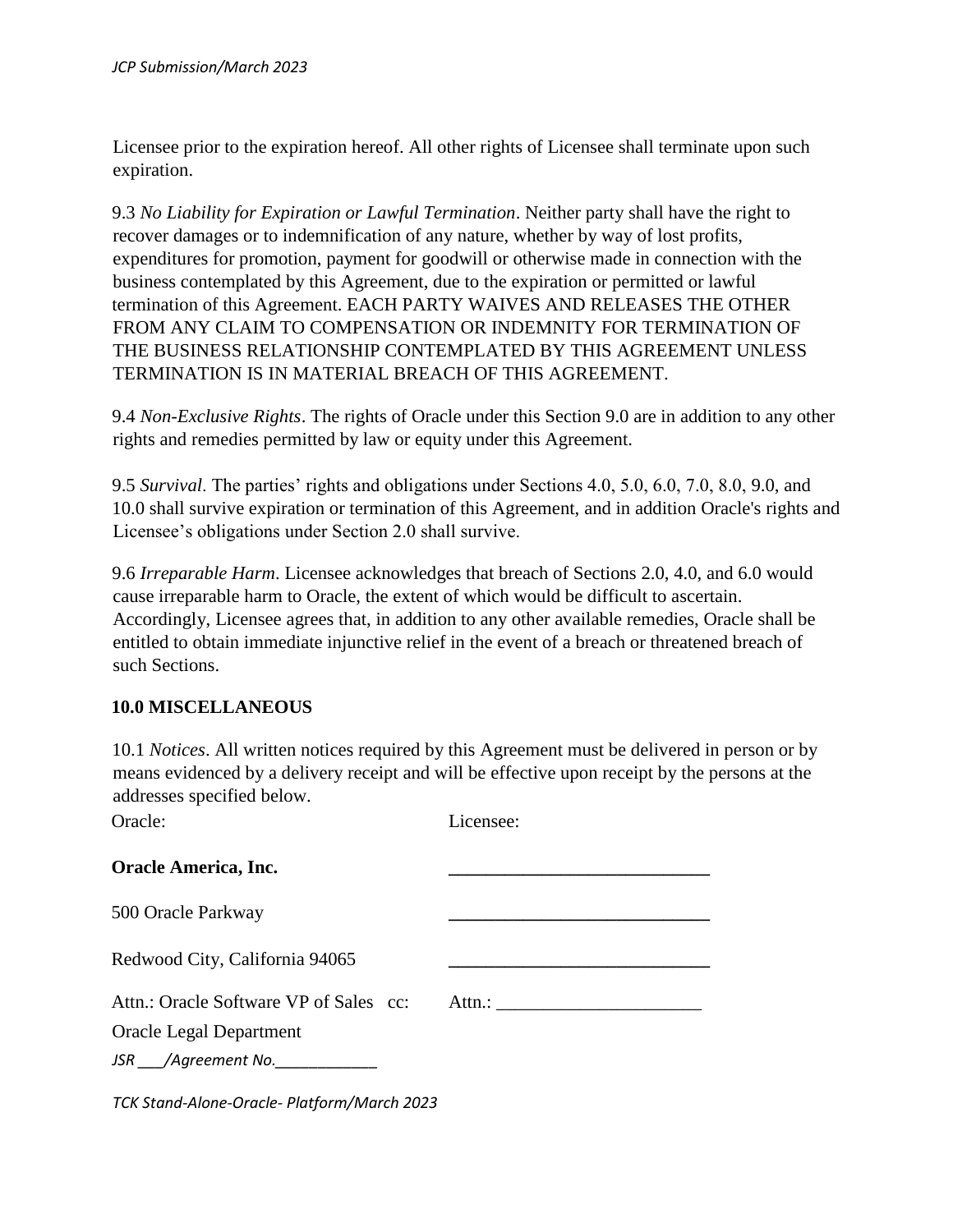Each party shall notify the other party in writing sent to the address above of any changes to the foregoing information.

10.2 *Marketing and Press Announcements*. Licensee's initial press announcement concerning execution of this Agreement must be reviewed and approved by Oracle prior to its release. Licensee hereby authorizes Oracle to include Licensee in a published list of licensees of the specific TCK(s) licensed hereunder. Oracle shall also be authorized to use Licensee's name in advertising, marketing collateral, and customer success stories prepared by or on behalf of Oracle for such TCKs subject to prior approval by Licensee, such approval not to be unreasonably withheld or delayed.

10.3 *Waiver.* Any express waiver or failure to exercise promptly any right under this Agreement will not create a continuing waiver or any expectation of non-enforcement.

10.4 *Partial Invalidity*. If any of the above provisions are held to be in violation of applicable law, void, or unenforceable in any jurisdiction, then such provisions are herewith waived or amended to the extent necessary for the Agreement to be otherwise enforceable in such jurisdiction. However, if in Oracle's opinion deletion or amendment of any provisions of the Agreement by operation of this paragraph unreasonably compromises the rights or increase the liabilities of Oracle or its licensors, Oracle reserves the right to terminate the Agreement.

10.5 *Language*. This Agreement is in the English language only, which language shall be controlling in all respects, and all versions of this Agreement in any other language shall be for accommodation only and shall not be binding on the parties to this Agreement. All communications and notices made or given pursuant to this Agreement, and all documentation and support to be provided, unless otherwise noted, shall be in the English language.

10.6 *Governing Law*. This Agreement is made under and shall be governed by and construed under the laws of the State of California and controlling U.S. law. The choice of law rules of any jurisdiction shall not apply. Licensee and Oracle agree that any action arising out of this Agreement shall be brought in the U.S. District Court for the Northern District of California or the California Superior Court, County of San Francisco, or County of Santa Clara, as applicable; and Licensee and Oracle submit exclusively to the personal jurisdiction and venue of such Courts.

10.7 *Compliance with Laws*. TCK, Documentation and Products are subject to United States export laws, including the U.S. Export Administration Act and its associated regulations, and may be subject to export or import laws or regulations in other countries. Licensee agrees to comply strictly with all such laws and regulations including to obtain licenses to export, reexport or import the TCK, Documentation or Products as may be required after delivery of the TCK or

*JSR \_\_\_/Agreement No.\_\_\_\_\_\_\_\_\_\_\_\_*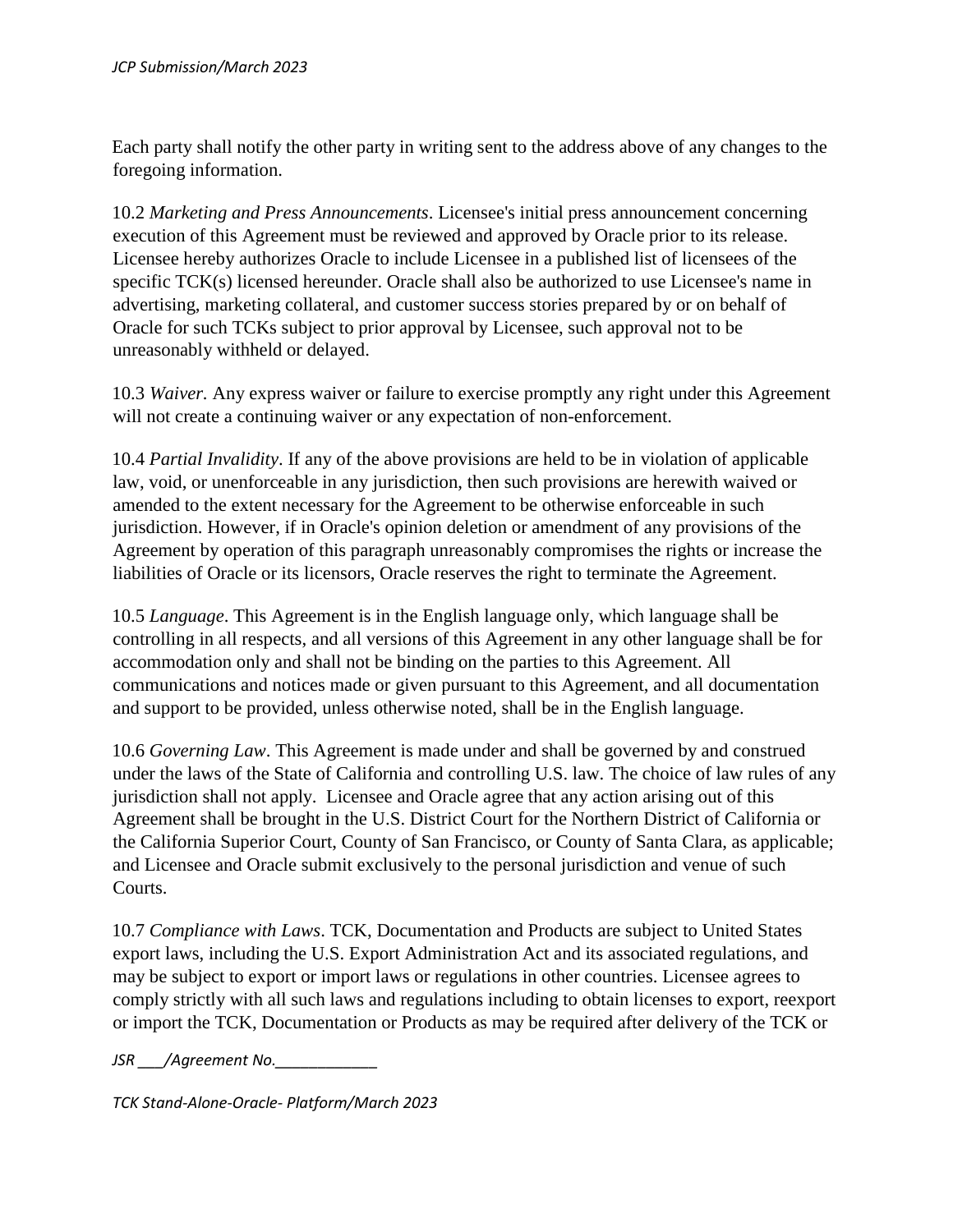Documentation to Licensee. Unless authorized by the United States government, Licensee will not directly or indirectly export or re-export the TCK, Documentation or Products to any embargoed or restricted country identified in the United States export laws, including but not limited to the Export Administration Regulations (15 C.F.R. Parts 730-744). Licensee represents and warrants that it is not identified on any United States Government export exclusion lists. Licensee shall not use the TCK to test Products for nuclear, missile, chemical, or biological weaponry or other weapons of mass destruction to the extent prohibited by United States export laws. Licensee shall make reasonable efforts to notify and inform its employees and/or agents having access to the TCK of Licensee's obligation to comply with the requirements stated in this Section 10.7

10.8 *Disclaimer of Agency*. The relationship created hereby is that of licensor and licensee. This Agreement is not intended to create a relationship such as a partnership, franchise, joint venture, agency, or employment relationship. Neither party may not act in a manner which expresses or implies a relationship other than that of independent contractor, nor bind the other party.

Licensee hereby waives the benefit of any laws dealing with the establishment and regulation of franchises.

10.9 *Assignment*. This Agreement may not be assigned or transferred by Licensee without the prior written consent of Oracle. Oracle may assign or transfer this Agreement to another Oracle entity or affiliate.

10.10 *Exhibits*. The following are included herein by reference as integral parts of this Agreement:

- Exhibit A -TCK Specific Terms and Conditions
- Exhibit B –TradeMark License

To the extent the terms and conditions of any Exhibit are contrary to the terms and conditions of this Agreement, the terms and conditions of such Exhibit shall govern.

10.11 *Complete Understanding*. This Agreement and the Exhibits hereto constitute and express the final, complete and exclusive agreement and understanding between the parties with respect to its subject matter and supersede all prior or contemporaneous communications, representations or agreements, whether written or oral, with respect to the subject matter hereof. No terms of any purchase order or similar document issued by Licensee shall be deemed to add to, delete or modify the terms and conditions of this Agreement. This Agreement may not be modified, amended, rescinded, canceled or waived, in whole or part, except by a written instrument signed by the authorized representatives of the parties.

*JSR \_\_\_/Agreement No.\_\_\_\_\_\_\_\_\_\_\_\_*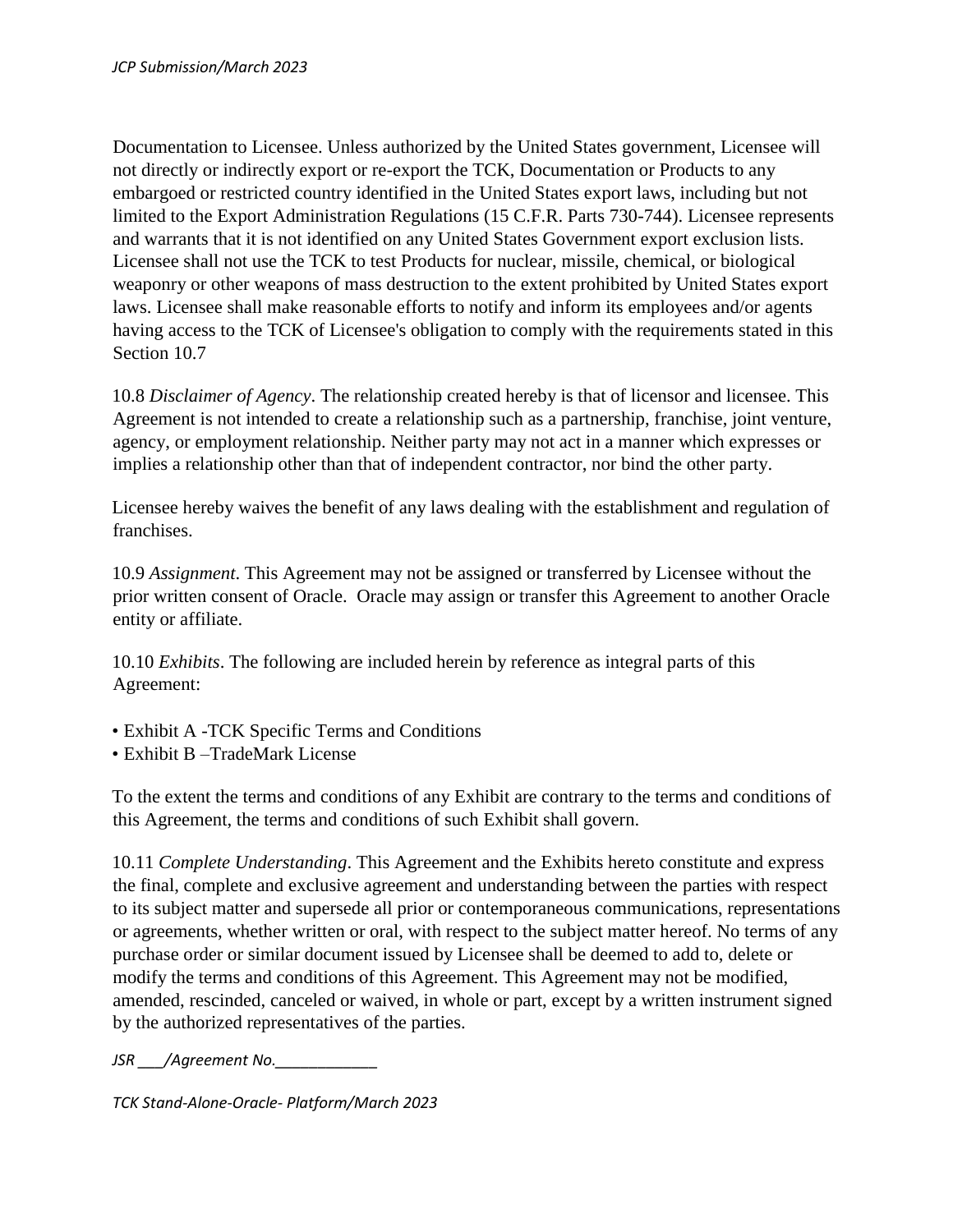IN WITNESS WHEREOF, the parties have caused this Agreement to be executed by their duly authorized representatives.

| <b>Oracle America, Inc.</b>     | Licensee: _______________                                                                                                                                                                                                     |
|---------------------------------|-------------------------------------------------------------------------------------------------------------------------------------------------------------------------------------------------------------------------------|
|                                 | By: $\qquad \qquad \qquad \text{By:}$                                                                                                                                                                                         |
|                                 | Name: Name: Name: Name: Name: Name: Name: Name: Name: Name: Name: Name: Name: Name: Name: Name: Name: Name: Name: Name: Name: Name: Name: Name: Name: Name: Name: Name: Name: Name: Name: Name: Name: Name: Name: Name: Name: |
| (Print or Type) (Print or Type) |                                                                                                                                                                                                                               |
|                                 |                                                                                                                                                                                                                               |
|                                 |                                                                                                                                                                                                                               |

**EXHIBIT A-1** 

### **TECHNOLOGY SPECIFIC TERMS AND CONDITIONS**

#### **I. Description of TCK, Test Tools and Documentation**

- A. Java Specification: Java<sup>™</sup> Platform, Standard Edition, version 19 (Java SE) (JSR ), which includes mandatory and optional elements to the extent described and permitted in the Java SE 19 specification.
- B. TCK: Technology Compatibility Kit for JSR \_\_\_.
- C. Test Tools: (as included with TCK for JSR \_\_\_)
- D. Documentation: JSR TCK User's Guide and Release Notes (README.html)
- **II. Field(s) of Use:** "Field(s) of Use" shall mean products for use on "General Purpose Desktop Computers and Servers" meaning computers, including desktop and laptop computers, or servers, used for general computing functions under end user control (such as but not specifically limited to email, general purpose Internet browsing, and office suite productivity tools). Products that include software in systems and solutions that provide dedicated functionality (other than as mentioned above) or designed for use in embedded or function-specific software applications, for example but not limited to: software embedded in or bundled with industrial control systems, wireless mobile telephones, wireless handheld

*JSR \_\_\_/Agreement No.\_\_\_\_\_\_\_\_\_\_\_\_*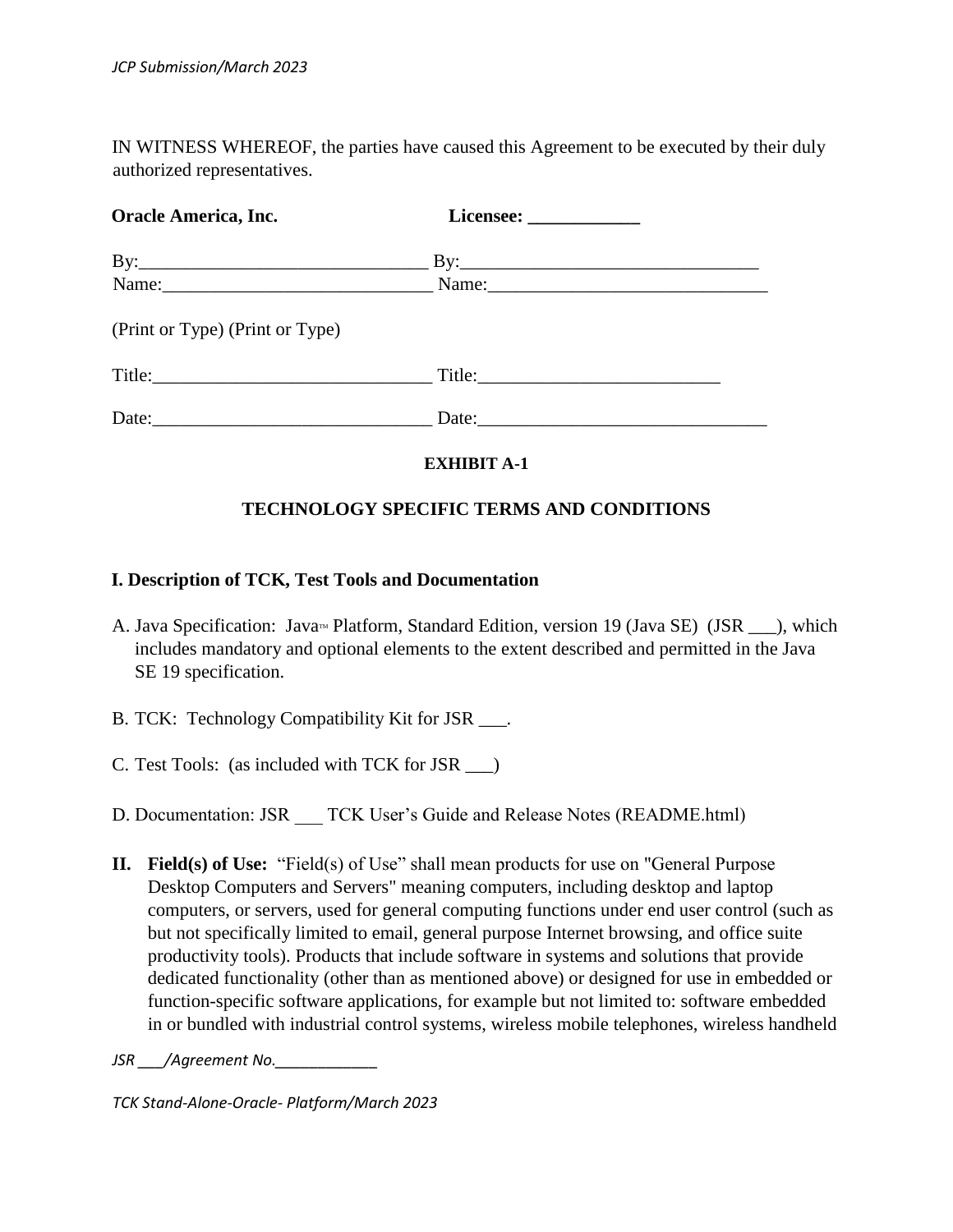devices, kiosks, TV/STB, Blu-ray Disc devices, telematics and network control switching equipment, printers and storage management systems, and other related systems are excluded from this definition.

### **III. Term:** One (1) year

**III. Notice of Status Change:** If Licensee executed this Agreement having the status of a Qualified Not-for-Profit or Qualified Individual, then if and when there is a material change in any factors relevant to determining that status -- for example, that Licensee has come under the effective control of a commercial entity as a result of a change in the membership of Licensee's Board of Directors or equivalent governing body -- Licensee shall notify Oracle of the nature of the change $(s)$ . Failure to provide such notice, or the knowing disclosure of inaccurate information to Oracle in response to its reasonable requests (whether an initial application or follow-on requests) for information concerning Licensee's Qualified Not-for-Profit or Individual status, shall be considered a breach of this Agreement.

**IV. Support Options:** If Licensee executed this Agreement as a commercial licensee not having the status of a Qualified Not-For-Profit or Qualified Individual, Licensee will be provided,

during the Term of this Agreement and any extensions under Section 9.1, basic TCK support from Oracle under Oracle's Master Support Agreement ("MSA") at no additional charge, provided Licensee executes Oracle's standard MSA, which is attached as Exhibit C to this Agreement. Qualified Not-For-Profits and Qualified Individuals may purchase basic TCK support from Oracle at an additional charge.

#### **V. Additional License Provisions**

1. The following provision is added as subparagraph (viii) to the Additional Limitations set forth in Section 2.1(b):

(viii) distribute Products unless accompanied by the following notice from Oracle, where the notice is displayed in a manner that anyone receiving the Product will see the notice:

*NOTICE FROM ORACLE AMERICA, INC.:* 

*JSR \_\_\_/Agreement No.\_\_\_\_\_\_\_\_\_\_\_\_ If you redistribute the software licensed hereunder (including derivative works thereof) for your direct or indirect commercial gain, then we are not authorized to grant or otherwise pass through to you any licenses under Oracle America, Inc.'s applicable intellectual property or other rights, if any, and as a result any such use is a violation of*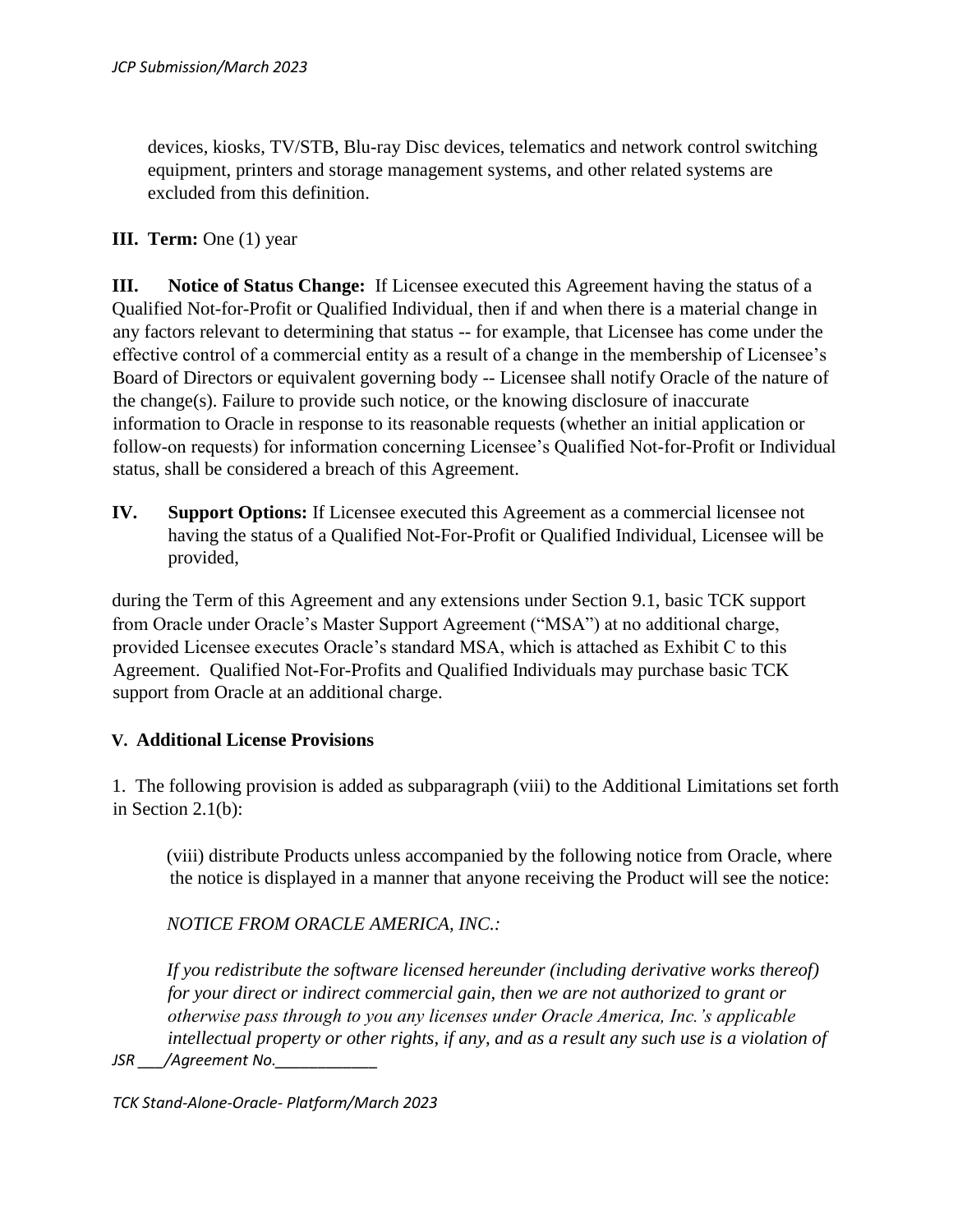*Oracle's applicable rights.* 

*Any redistribution of the software licensed hereunder (including derivative works thereof) must be compatible and branded with the appropriate compliance logo specified by Oracle and licensed by Oracle to you pursuant to a separate Trademark License required to be executed by you with Oracle.* 

*Redistribution of the software licensed hereunder must retain this notice.* 

2. If Licensee generally uses a bona fide open source software development methodology and does so to develop the Product, then, notwithstanding the additional limitations set forth in Section 2.1b(v), Licensee may make "Intermediate Builds" available subject to the following conditions:

i. such Build is marked with the word "UNTESTED" or "INCOMPATIBLE" or "UNSTABLE" or "BETA" in any list of available builds and in every link initiating its download, where the list or link is under Licensee's control;

ii. Licensee displays the following notice in such a manner that anyone downloading the Intermediate Build must see the notice before commencing the download:

"This is an intermediate build made available for testing purposes only. The code is untested and presumed incompatible with the Java $\pi$ M Platform, Standard Edition (Java SETM) specification. You should not deploy or write to this code, but instead use the tested and certified Java SE compatible version of the code that is available at [*include a url and a link*]. Redistribution of any Intermediate Build must retain this notice."

Licensee must also include the same notice as a README.JAVASE file with any source code bundle (e.g. tarball) download that corresponds to the Intermediate Build;

- iii. Moreover, Licensee shall not distribute (except as a passive download as provided above), market or promote Intermediate Builds, including without limitation in connection with providing any goods or services.
- iv. After making its initial release of a Product available, for any Intermediate Build subsequently made available by Licensee that is for the same context or environment (e.g. described by the same hardware architecture, operating system and version, and Java

*JSR \_\_\_/Agreement No.\_\_\_\_\_\_\_\_\_\_\_\_*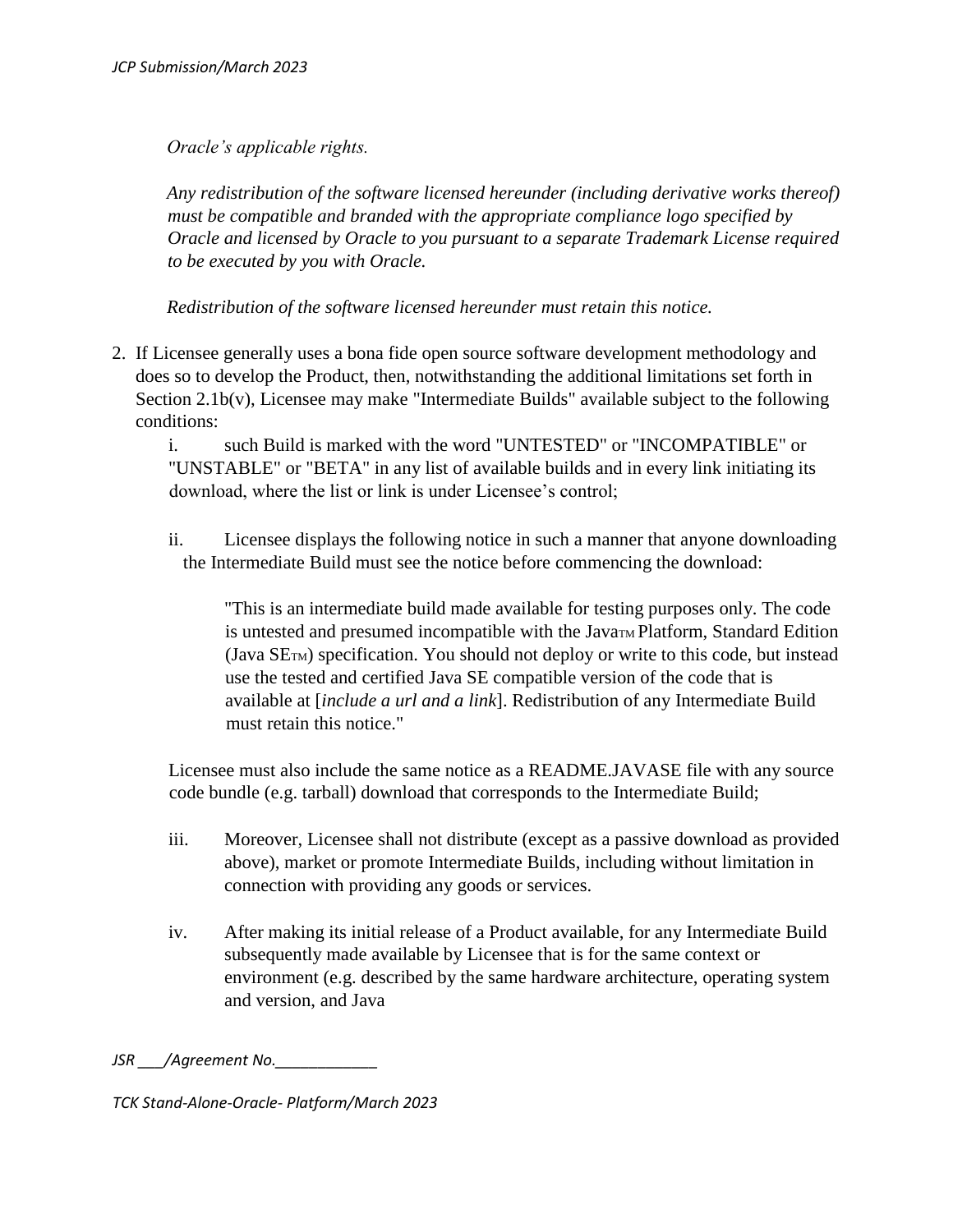Virtual Machine version). Licensee must at all times also make the corresponding Product available. The link to such Product must be prominent and in close proximity to any corresponding Intermediate Build in any list of available builds or downloads*.* 

v. Licensee must include the following README.JAVASE file in the root directory of any source code it may make available through access to a revision control system (e.g. CVS):

"This version of [Project name] source code is made available in support of the open source development process. Some numbered or tagged revisions of this source have been tested and found to pass the Java<sub>TM</sub> Platform, Standard Edition (Java SE) Compatibility Test Suite, and you can find information on which revisions or tags at [*include URL and link*]. Please note that since only binaries can be tested, source code cannot be described as a compatible implementation of the Java SE Specification. The different build environment on your machine and any changes you may make to this code could render your resulting build incompatible. Because of this, writing or deploying applications to builds based on this code can lead to lack of portability. You should instead consider deploying production applications on the pre-built binaries of [Project Name] that are available at [include a url and a link] that have been tested and certified to meet the Java SE compatibility requirements."

- vi. For each Product released by Licensee, Licensee must: (a) prominently identify the corresponding source version and configuration, including the identifying tag or other indicator required to extract the source code from the project revision control system, if any; and (b) provide a description of the build environment that was used to create the Product.
- 3. For the purposes of this section IV.A.3:

"*Intermediate Build*" means a binary build created as a development step towards what is intended to be a compatible Product and which incorporates the most recent changes made to the source version of the Product designated as "official" (or equivalent term) by Licensee from the immediately prior "official" source version.

4. For any notice required under this Section IV.A, in addition to providing such notice in English you must also include one or more accurate translations of the notice(s) in languages appropriate for the primary intended audiences when such audiences do not have English as their primary language.

*JSR \_\_\_/Agreement No.\_\_\_\_\_\_\_\_\_\_\_\_*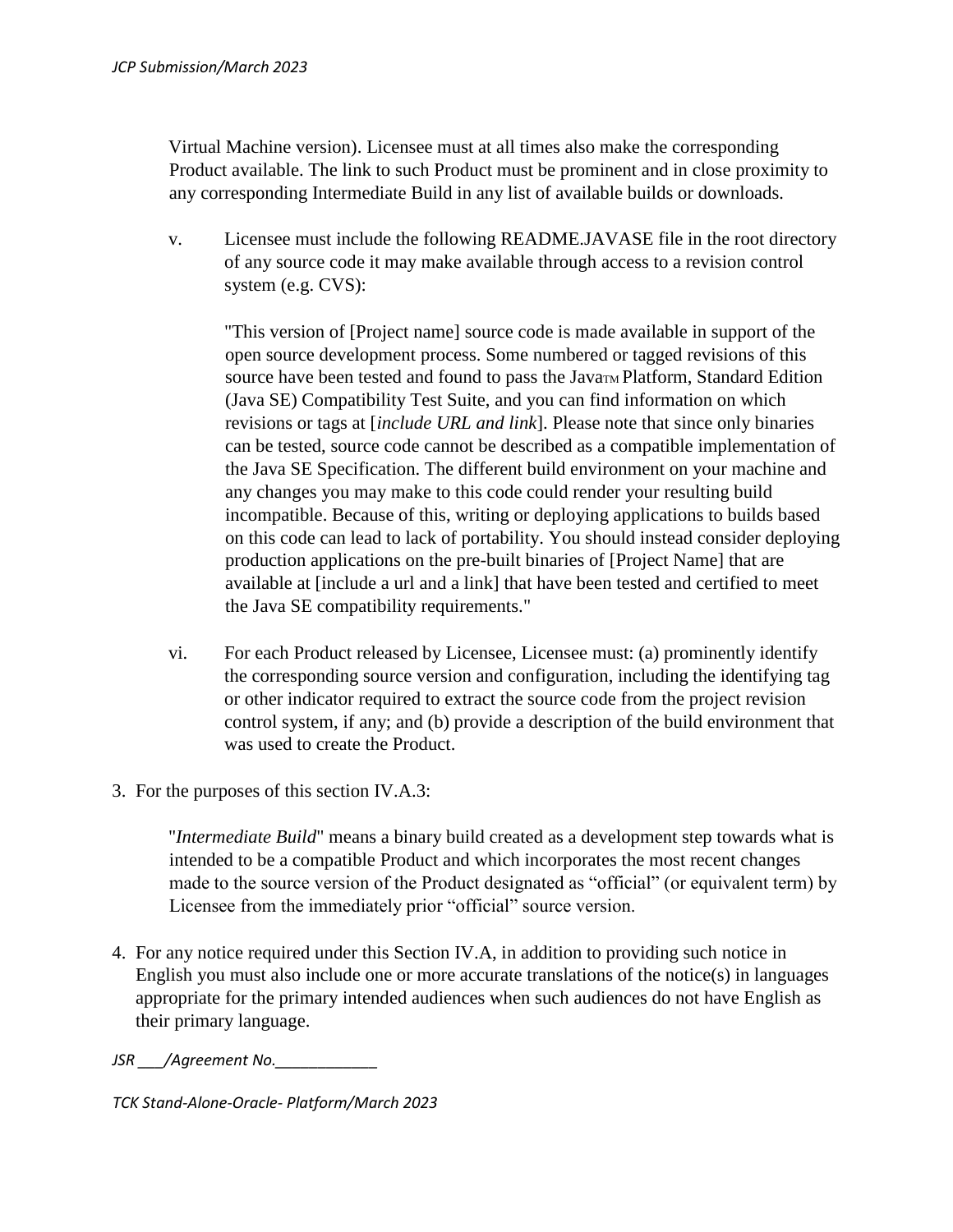#### **VI. Consideration**

A. For Commercial Licensees: Access Fee of \$100,000.00 (as of the Effective Date) per year

All Access Fees shall be due upon execution of this Agreement. In addition, Oracle shall have no obligation to deliver or make available the TCK until such Access Fees are received by Oracle. B. For Qualified Not-for-Profits and Qualified Individuals: \$0.

Change in Status. If Licensee entered into this Agreement as a Qualified Not-for-Profit or Qualified Individual but at any subsequent time fails to satisfy any of the conditions that give rise to that status ("Conversion Date"), then Licensee shall pay to Oracle any other fees that come due pursuant to this Exhibit A for parties that are not Qualified Not-for-Profits or Qualified Individuals. For the avoidance of doubt, no such fees shall be due if Licensee entered into this Agreement as a Qualified Individual and terminates this Agreement before the Conversion Date.

For the purposes of this Agreement, and so long as not inconsistent with any requirements established pursuant to the Java Community Process:

"*Qualified Not-for-Profit*" means a legally organized not-for-profit entity (such as, but not limited to, a "501[c][(3]" corporation) that is not owned or effectively controlled, based on prevailing standards of law in the applicable jurisdiction, by a commercial interest, that uses the TCK for the purpose of developing and distributing a compatible, non-commercial, independent implementation of a Specification, and that has established to the satisfaction of Oracle, in its reasonable discretion, that such entity is ready to begin testing its credible implementation of the Java Specification in question.

"*Qualified Individual*" means an individual not acting for or on behalf of a legally organized entity that uses the TCK for the purpose of developing and distributing a compatible, noncommercial, independent implementation of a Specification, and that has established to the satisfaction of Oracle, in its reasonable discretion, that such individual is ready to begin testing its credible implementation of the Java Specification in question.

"*non-commercial implementation*" means an implementation by Licensee or derived from Licensee's implementation that is not used for strategic gain or advantage against Oracle and/or an implementation by Licensee that is not used for direct or indirect commercial gain. **VI. Trademarks** 

*JSR \_\_\_/Agreement No.\_\_\_\_\_\_\_\_\_\_\_\_*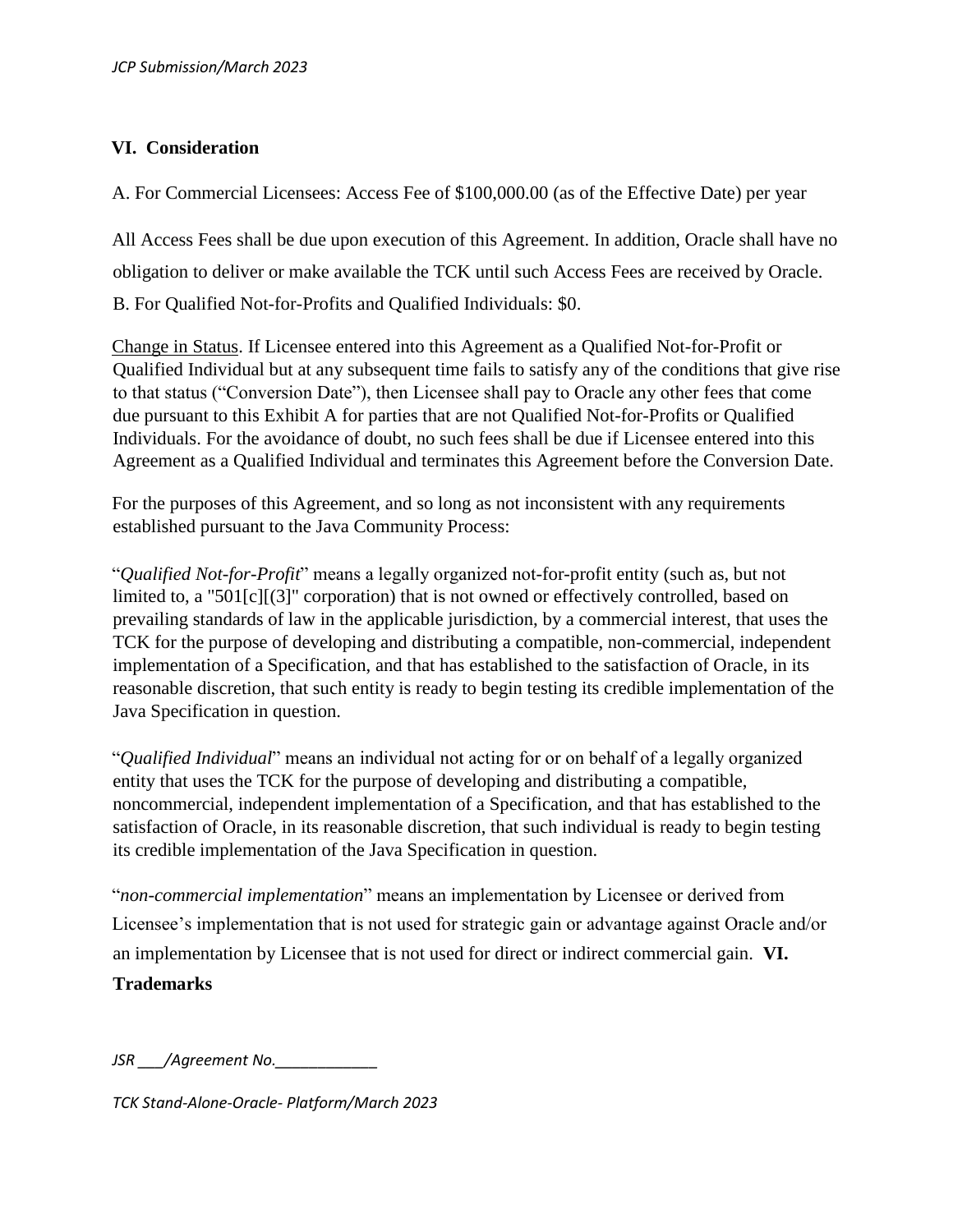

### **EXHIBIT B TRADEMARK LICENSE AGREEMENT**

### **TRADEMARK LICENSE**

| This Trademark License (the "License") is entered into this _______ day of                     |                                       |  |                                                                   |               |          |    |
|------------------------------------------------------------------------------------------------|---------------------------------------|--|-------------------------------------------------------------------|---------------|----------|----|
|                                                                                                |                                       |  | (the "Effective Date") between Oracle America, Inc. (successor in |               |          |    |
| interest to Sun                                                                                |                                       |  |                                                                   |               |          |    |
| Microsystems, Inc.), a Delaware corporation with its principal place of business at 500 Oracle |                                       |  |                                                                   |               |          |    |
| Parkway, Redwood Shores, California 94065, USA ("Oracle") and                                  |                                       |  |                                                                   |               |          |    |
| a                                                                                              |                                       |  |                                                                   |               |          |    |
|                                                                                                | corporation with a principal place of |  |                                                                   |               | business | at |
|                                                                                                |                                       |  |                                                                   | ("Licensee"). |          |    |

This License is executed concurrently with or subsequent to Licensee's entering into a Stand-Alone TCK License Agreement, or TCK License Agreement For JSR \_\_\_\_\_\_ as amended ("SATCK") with Oracle. The terms and conditions of this License shall supersede any inconsistent or conflicting terms and conditions in the SATCK. Capitalized terms not defined herein shall have the meaning specified in the SATCK.

WHEREAS Oracle is the owner of all right, title and interest in the Technology Compliance Logos;

WHEREAS Oracle wishes to promote and protect the Technology Compliance Logos in connection with the corresponding Technologies, as defined in the SATCK, while maintaining compatibility of products incorporating an implementation of a Java Specification;

*JSR \_\_\_/Agreement No.\_\_\_\_\_\_\_\_\_\_\_\_*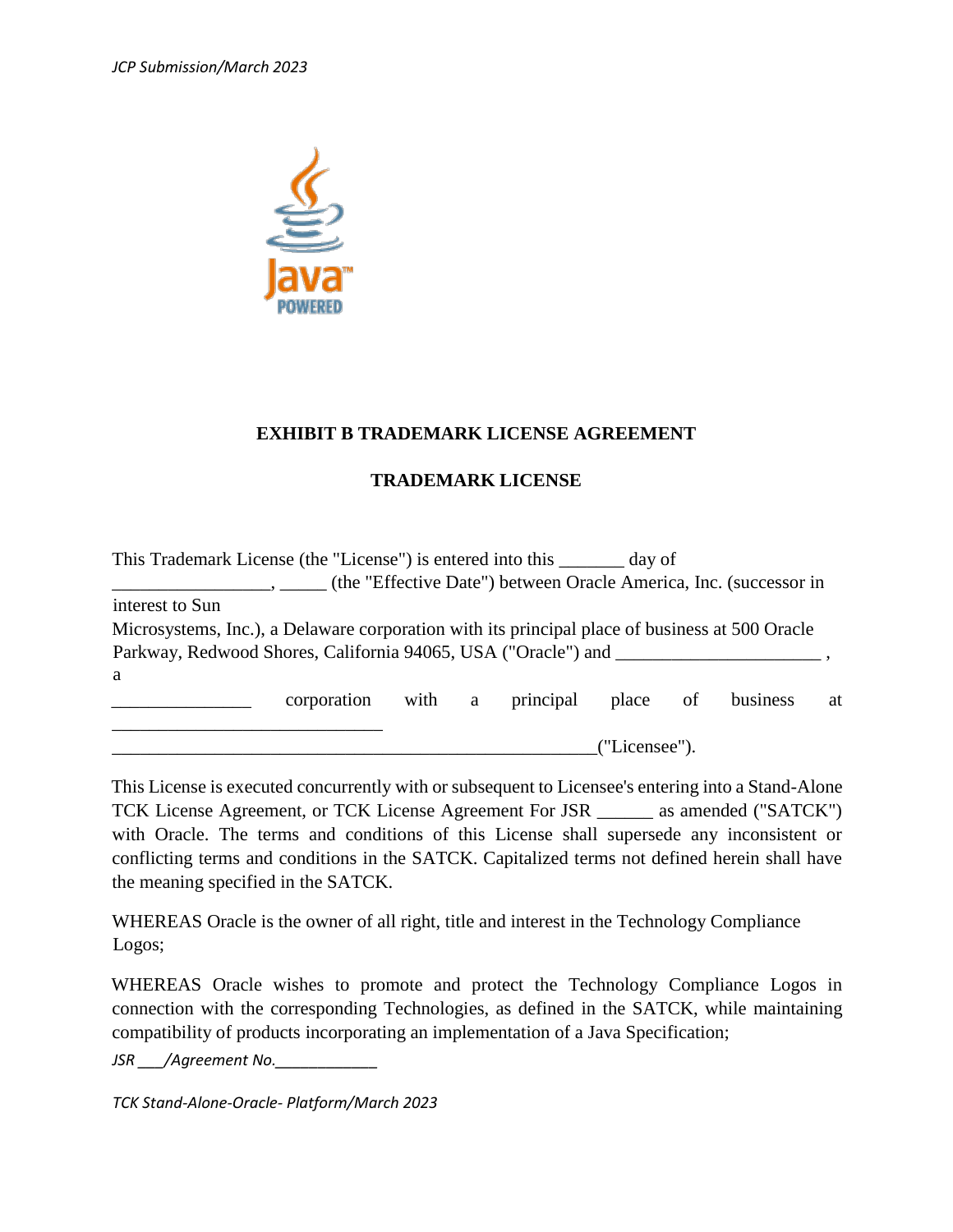WHEREAS Licensee wishes to license a Technology Compliance Logo from Oracle for use in association with products incorporating an implementation of the corresponding Java Specification;

WHEREAS Licensee has entered into a SATCK with Oracle, pursuant to which Licensee may have an obligation to use a Technology Compliance Logo; and

WHEREAS Oracle is willing to permit Licensee to use the Technology Compliance Logo under the terms and conditions set forth in this License;

NOW THEREFORE, Oracle and Licensee enter into this License on the following terms.

### **1.0 DEFINITIONS.**

1.1 *"FCS"* means first commercial shipment of a production version of a software or hardware product or technology.

1.2 *"For Java Tagline"* means the words "For Java" and no other Oracle trademarks.

1.3 *"Java Licensee Logo"* means the particular Oracle Trademark set forth in Attachment B hereto and provided by Oracle to Licensee for non-Product use pursuant to the terms of this License. Oracle may revise the Java Licensee Logo from time to time during the Term.

1.4 *"Java Logo(s)"* means collectively the Technology Compliance Logo(s) and Java Licensee Logo.

1.5 *"Java Trademark Guidelines"* means the graphics standards and usage guidelines provided by

Oracle together with the then-current *Third Party Usage Guidelines for Oracle Trademarks* and *Third Party Usage Guidelines for Oracle Logos* (currently located at http://www.oracle.com/us/legal/third-party-trademarks/index.html)*S*, as may be revised by Oracle during the Term, and which are incorporated by reference into this License.

1.6 *"Notice"* means the form of notice specified in Section 7.1 of this License.

1.7 *"Oracle Trademarks"* means Oracle's ORACLE, JAVA, trademarks and logos, including without limitation JAVA, JAVA COMPATIBLE, the Java Compatible logo, JAVA POWERED, the Java Powered logo, the Coffee Cup logo, the For Java Tagline and the Java Logos, whether now in use or adopted in the future.

*JSR \_\_\_/Agreement No.\_\_\_\_\_\_\_\_\_\_\_\_*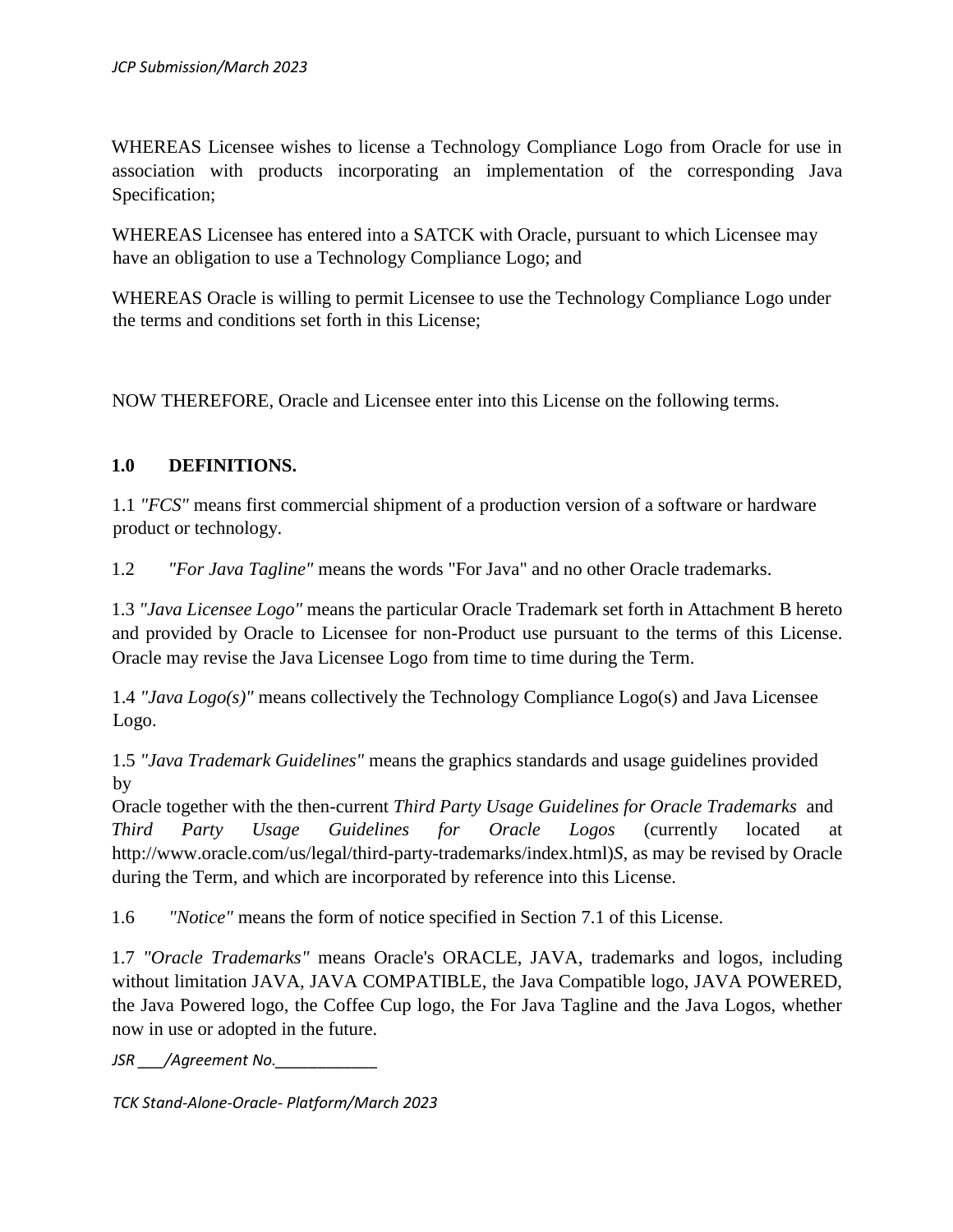1.8 *"Term"* means the term of this License as specified in Section 6.1.

1.9 *"Technology Compliance Logo(s)"* means the particular Oracle Trademark(s) set forth in Attachment A hereto provided by Oracle to Licensee to be used by Licensee to indicate that Licensee's Product incorporating the applicable Technology (as denoted in Attachment A) meets the applicable compatibility and other requirements specified in the SATCK. Oracle may revise the Technology Compliance Logo(s) from time to time during the Term.

### **2.0 TRADEMARKS.**

2.1 Grant to Licensee. Subject to and conditioned upon Licensee's compliance with all restrictions set forth in the SATCK and this License, Oracle grants to Licensee a worldwide, nonexclusive, non-sublicensable, non-transferable, license to:

a. *Technology Compliance Logo(s)*: use the appropriate Technology Compliance Logo provided by Oracle only in connection with the marketing, advertising, distribution and/or sale of each Product that implements the corresponding Java Specification and that fully meets the requirements of Section 2.6 below;

- b. *Java Licensee logo*: use the Java Licensee logo on marketing material, trade show material and collateral, whether or not in connection with a specific Licensee Product, to advertise that Licensee is a current SATCK licensee, provided that the Java Licensee logo may not be used on any Product (including media or electronic versions), Product packaging or Product documentation or other items that accompany Licensee's shipping containers;
- c. *For Java Tagline*: use the For Java Tagline in conjunction with, and immediately following, the name(s) of each Product that fully meets the requirements of Section 2.6 below; and d. *No Other Rights*. Licensee is granted no other right, title or interest in or license to the Java Logo(s), the For Java Tagline, or any other Oracle Trademark for any purpose, and is specifically granted no right to sublicense the Java Logo(s), the For Java Tagline, or any other Oracle Trademarks.

e. *No Limitation on Use*. Subject only to the rights specifically granted to Licensee hereunder, nothing contained in the License shall be construed to limit or restrict, in any way or manner any right of Oracle to encumber, transfer, license, access, reference or practice any Oracle Trademark in any way for any purpose or use, including without limitation, Oracle's use, licensing and/or registration of Oracle Trademarks anywhere in the world for any purpose.

f. *Amendment/Replacement of Java Logo(s)*. Oracle reserves the right to amend the Technology Compliance Logo(s) and/or the Java Licensee logo or to replace them with different logos. Upon Notice from Oracle, Licensee shall cease use of the amended or replaced Java Logo(s)

*JSR \_\_\_/Agreement No.\_\_\_\_\_\_\_\_\_\_\_\_*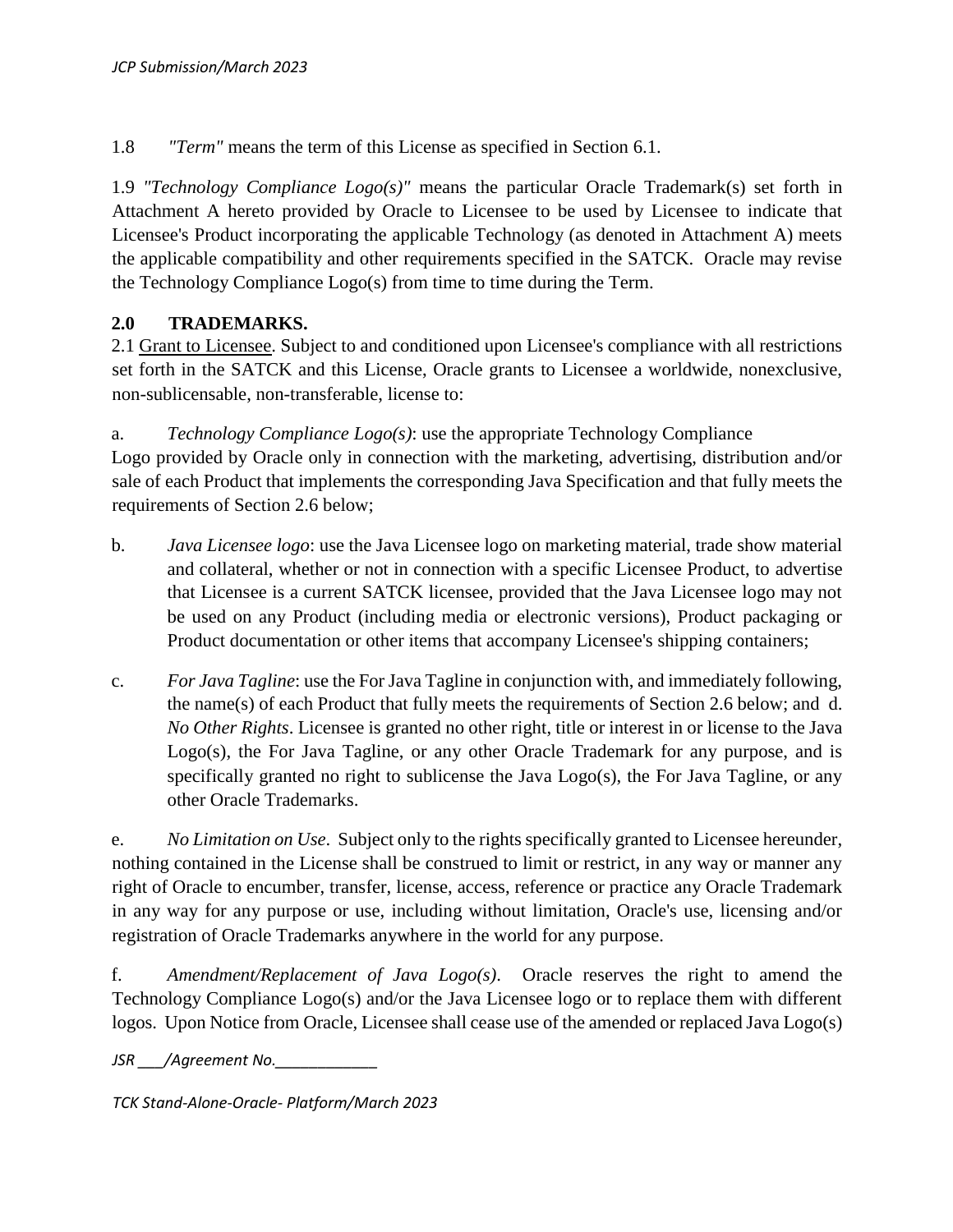#### *JCP Submission/March 2023*

as quickly as reasonably possible on Product and all material associated with Product. In addition, Licensee shall not affix the amended or replaced Java Logo(s) to new Product not yet being manufactured, or to materials associated with such new Product, but instead shall use the replacement logo(s) supplied by Oracle.

- 2.2 Territory Reduction. Oracle may modify the license grant specified in Section 2.1 above to eliminate any jurisdiction from this License if Oracle reasonably determines that use or continued use of the Java Logo(s) in such jurisdiction may subject Oracle or any third party to legal liability, or may jeopardize Oracle's rights in the Java Logo(s) or any other Oracle Trademark in that or any other jurisdiction. In such event, as quickly as possibly but in no event later than sixty (60) calendar days after receipt of Notice from Oracle, or such earlier date as required by court or judicial order, Licensee shall cease all use of the Java Logo(s) in such jurisdiction.
- 2.3 [Intentionally left blank].
- 2.4 Ownership of Oracle Trademarks. As between Oracle and Licensee, Licensee acknowledges and agrees that Oracle is the sole owner worldwide of all right, title and interest in and to the Oracle Trademarks and all goodwill associated with the Oracle Trademarks, for use on and in connection with computer hardware, software, peripherals, technologies, services and other related goods and services. Licensee shall not (a) challenge Oracle's ownership or use of Oracle Trademarks; (b) attempt to register any Oracle Trademarks, or any mark or logo substantially similar thereto; (c) remove, alter, or add to any Oracle Trademarks; (d) except as otherwise expressly set forth herein, co-brand or co-logo its products with any Oracle Trademarks; or (e) incorporate any Oracle Trademarks into Licensee's trademarks, product names, service marks, company names, domain names, or any other similar designations. If at any time, Licensee acquires any rights in, or trademark registrations or applications for, the Java Logo(s) or any other Oracle Trademarks by operation of law or otherwise in any jurisdiction, Licensee will immediately upon request by Oracle and at no expense to Oracle, assign such rights, registrations, or applications to Oracle, along with any and all associated goodwill. Licensee's use of the Java Logo(s) and/or the For Java Tagline inures solely to Oracle's benefit.
- 2.5 Further Assurances. Licensee shall assist Oracle to the extent reasonably necessary to protect and maintain the Java Logo(s) worldwide, including, but not limited to, giving prompt Notice to Oracle of any known or potential infringement of the Java Logo(s), gathering and submitting evidence of use of the Java Logo(s), and

*JSR \_\_\_/Agreement No.\_\_\_\_\_\_\_\_\_\_\_\_*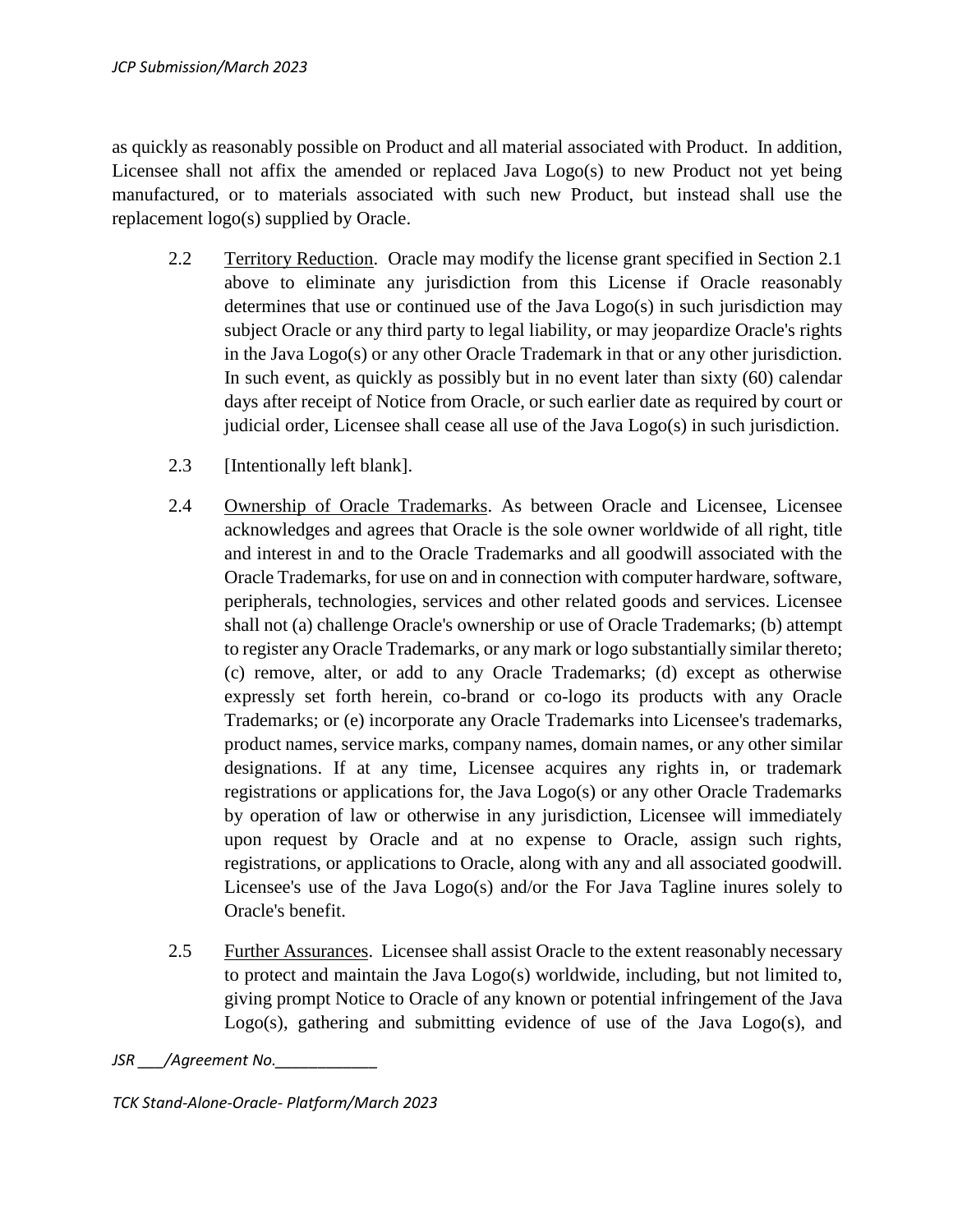cooperating with Oracle in preparing and executing any documents necessary to register the Java Logo(s) or to record this trademark license, or any other document concerning the license grant, as may be required by the laws or rules of any jurisdiction. In its sole discretion, Oracle may commence, prosecute or defend any action or claim concerning the Java Logo(s). Oracle shall have the right to control any such litigation, and Licensee shall fully cooperate with Oracle in any such litigation, including the satisfaction of procedural requirements necessary to bring such litigation in a particular jurisdiction. Oracle shall reimburse Licensee for the reasonable costs associated with providing such assistance, except to the extent that any such costs result from Licensee's breach of this License. Licensee shall not commence any action regarding the Java Logo(s), without Oracle's prior written consent which Oracle may withhold in its sole discretion.

## 2.6 Ouality Requirements.

a. *Certification and Audit*. Licensee must use the Technology Compliance Logo in accordance with the terms of the SATCK. This License applies only to versions of Products that have successfully completed the compliance testing in accordance with the Java Test Suites (or Technology Compatibility Kit or TCK) as defined in the SATCK, and which otherwise fully comply with all other compliance requirements of the SATCK, including without limitation any required audit of test results.

b. *Notification of Testing; Records.* At least thirty (30) days prior to Licensee's distribution of the first copy of each release of a Product bearing the Technology Compliance Logo, Licensee shall provide Notice to Oracle certifying that such Product has successfully completed the compliance testing in accordance with the Java Test Suites (or Technology Compatibility Kit or TCK) and otherwise fully complies with all other compliance requirements of the SATCK. Licensee shall keep written records of such compliance testing, including without limitation results of such compliance testing or required audit results, for the term of this License plus two (2) years thereafter, and make such records available to Oracle promptly upon written request.

c. *Inspection*. Upon thirty (30) days Notice by Oracle no more than two (2) times per calendar year, Licensee shall permit Oracle or its authorized representative to inspect and test any Product with which the Technology Compliance Logo is used to ensure that such Product meets the compliance requirements of the SATCK.

d. *Notice of Noncompliance*. Licensee shall give prompt Notice to Oracle of any complaint or other indication by any customer or other third party that any Product bearing the Technology Compliance Logo may not meet the compliance requirements of the SATCK or any other requirement of the SATCK or this License.

*JSR \_\_\_/Agreement No.\_\_\_\_\_\_\_\_\_\_\_\_*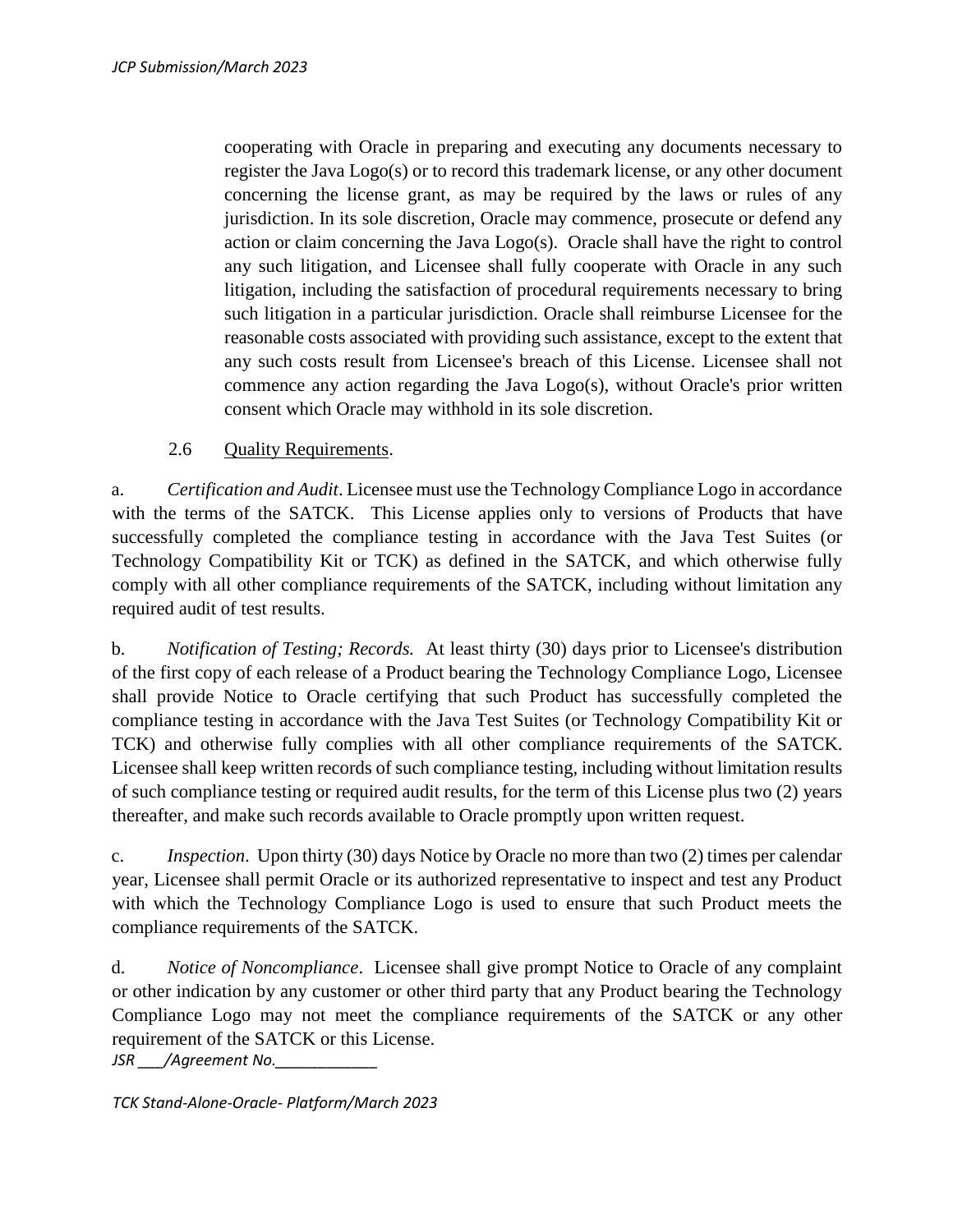e. *Reputation and Industry Standards*. In addition to the other quality requirements set forth in this Section 2.6, Licensee shall maintain the quality of the Product on or in connection with which it uses the Java Logo(s) in a manner consistent with all terms, conditions and requirements set forth in this License and the SATCK and at a level that meets or exceeds Licensee's overall reputation for quality and that is at least commensurate with industry standards. All Product shall comply with all local and government regulations and requirements of the jurisdiction into which such Product is sold.

### 2.7 Java Logo Usage, Location and Attribution.

a. *Artwork*. Licensee must use the Java Logo(s) only in the exact form of approved cameraready artwork or electronic artwork received from Oracle or Oracle's designee.

b. *Guidelines*. Licensee's use of the Java Logos and all other Oracle Trademarks shall comply with the then current Java Trademark Guidelines, which Oracle may modify from time to time.

c. *Display*. Wherever Licensee displays a Java Logo, it must also display its own corporate name and logo, and shall display the Java Logo (i) in a size and style less prominent than, and separately from any of, Licensee's own names, marks or logos, (ii) separately from any other name, mark or logo, (iii) accompanied by a TM or  $\mathcal D$  symbol if incorporated into the artwork received from Oracle or its designee, and (iv) when using the Technology Compliance Logo, in such a manner that it is clear that the Technology Compliance Logo refers only to the specific Product which has met the compliance requirements of the SATCK and not any other product of Licensee or any third party. Specifically, when the Product with which the Technology Compliance Logo is used is bundled with other Licensee or third-party products that do not meet the compliance requirements of the SATCK, Licensee shall always display the Technology Compliance Logo in such a manner that it is clear, in Oracle's sole discretion, that the Technology Compliance Logo refers only to Product (that has met the compliance requirements) and not to any product in the bundle which has not met the compliance requirements. In no event can Licensee use the Compatibility Logo with a Product that includes or is used, marketed or distributed in connection with an implementation of a Java specification if such implementation has not passed Oracle's Java test suites in compliance with Oracle's compatibility requirements.

d. *Placement*. Licensee shall display the Technology Compliance Logo(s): (i) on external Product packaging, on the accompanying documentation and any media containing the Product (disk, CD-ROM, tape, etc.); (ii) on web pages featuring information about the Product, in GIF images that point to the current Oracle page on Java Technologies (http://www.java.com) via hypertext link; (iii) on splash screens appearing upon launch of the Product, the launch of the Java virtual machine and the start-up of Java technology-based applications and on general Product information screens (e.g., "About", "Help", "Info", and any menu for Java applications; (iv) on

*JSR \_\_\_/Agreement No.\_\_\_\_\_\_\_\_\_\_\_\_*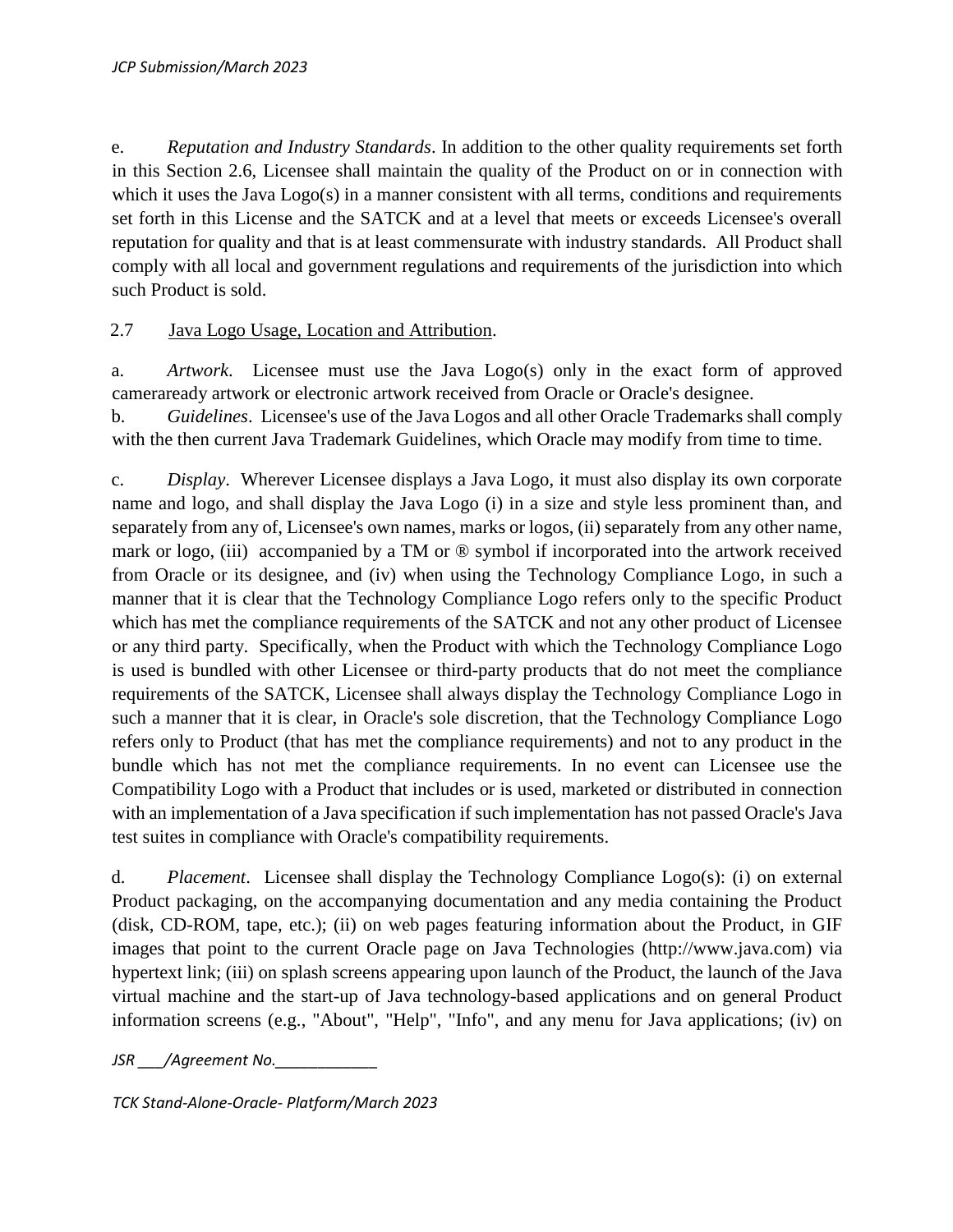tangible marketing collateral featuring the Product including advertisements, direct mail, web pages, retail store displays, brochures and datasheets; and (v) v) on the front of the hardware or device or, for laptops, in the space below the keyboard .

e. *Pre-FCS Use*. Licensee may begin use of the Technology Compliance Logo(s) in advance of FCS of a Licensee Product to begin production packaging and preparation, however Licensee may not distribute Product with the Technology Compliance Logo(s) without otherwise complying with the terms of this License, including but not limited to, the quality requirements set forth in Section 2.6 above.

f. *Legend*. Licensee shall legibly display the following trademark legend on all materials in or on which Licensee displays the Java Logo(s) and/or the For Java Tagline: "Java is a registered trademarks of Oracle and/or it affiliates ." Where space on such materials does not permit the foregoing legend to be legibly reproduced, Licensee shall legibly display the following trademark legend: "Java is a trademark of Oracle."

**3.0 DISCLAIMER OF WARRANTY.** Oracle licenses the Java Logo(s) to Licensee on an "AS IS" basis. ORACLE MAKES NO WARRANTIES OF ANY KIND RESPECTING THE JAVA LOGO(S), INCLUDING THE VALIDITY OF ORACLE'S RIGHTS IN THE JAVA LOGO(S) IN ANY JURISDICTION, AND ALL REPRESENTATIONS AND WARRANTIES, INCLUDING ANY IMPLIED WARRANTY OF MERCHANTABILITY, FITNESS FOR A PARTICULAR PURPOSE OR NON-INFRINGEMENT OF THE JAVA LOGO(S) ARE HEREBY DISCLAIMED.

## **4.0 LIMITED INDEMNITY.**

**4.1** In the event Licensee receives a claim of infringement with respect to the Java Logo(s) in any jurisdiction, Oracle shall at its election, and as Licensee's sole and exclusive remedy, either: (i) release Licensee from further obligation to include the Technology Compliance Logo on Products distributed in such jurisdiction until such claim is satisfactorily resolved, and/or (ii) provided Licensee is not in breach of this License, defend and indemnify Licensee with respect to such claim and pay all damages awarded by a court of competent jurisdiction, or such settlement amount negotiated by Oracle, attributable to such claim, provided that Licensee: (a) provides Notice of the claim promptly to Oracle; (b) gives Oracle sole control of the defense and settlement of the claim; (c) provides to Oracle, at Oracle's expense, all available information, assistance and authority to defend; (d) has not compromised or settled such proceeding without Oracle's prior written consent; and (e) upon Oracle's request, promptly stops using the Java Logo.

*JSR \_\_\_/Agreement No.\_\_\_\_\_\_\_\_\_\_\_\_*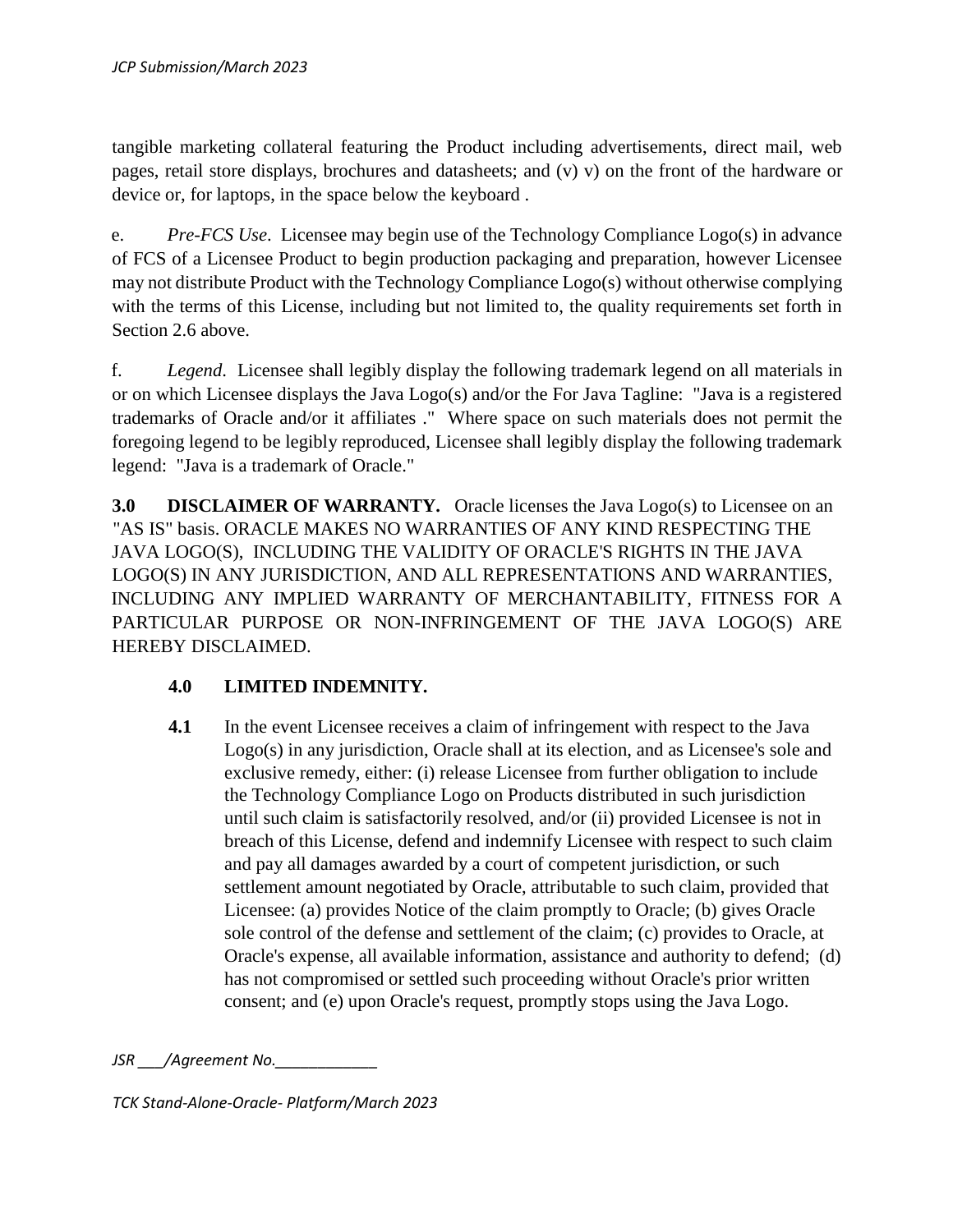**4.2** THIS SECTION 4 STATES THE ENTIRE LIABILITY OF Oracle WITH RESPECT TO INFRINGEMENT OF ANY INTELLECTUAL PROPERTY RIGHTS RELATED TO THE

JAVA LOGO(S). Oracle SHALL HAVE NO OTHER LIABILITY WITH RESPECT TO INFRINGEMENT OF INTELLECTUAL PROPERTY RIGHTS OF ANY THIRD PARTY AS A RESULT OF USE, LICENSE, OR DISTRIBUTION OF PRODUCTS OR JAVA LOGO(S).

**5.0 LIMITATION OF LIABILITY.** Except for the express undertaking to indemnify provided in Section 4, breach of the SATCK, infringement of Oracle's intellectual property rights and/or breach of Sections 2.4, 2.6, or 2.7 by Licensee:

a. Oracle's liability to Licensee for claims relating to this License, whether for breach or in tort, shall be limited to \$500 US.

b. IN NO EVENT WILL EITHER PARTY BE LIABLE FOR ANY INDIRECT, INCIDENTAL, SPECIAL, CONSEQUENTIAL OR PUNITIVE DAMAGES IN **CONNECTION** 

WITH OR ARISING OUT OF THIS LICENSE (INCLUDING LOSS OF PROFITS, USE, DATA, OR OTHER ECONOMIC ADVANTAGE), NO MATTER WHAT THEORY OF LIABILITY, EVEN IF EITHER PARTY HAS BEEN ADVISED OF THE POSSIBILITY OR PROBABILITY OF SUCH DAMAGES. FURTHER, LIABILITY FOR SUCH DAMAGE SHALL BE EXCLUDED, EVEN IF THE EXCLUSIVE REMEDIES PROVIDED FOR IN THIS LICENSE FAIL OF THEIR ESSENTIAL PURPOSE. The provisions of this Section 5.0 allocate the risks under this License between Oracle and Licensee and the parties have relied upon the limitations set forth herein in determining whether to enter into this License.

Nothing contained herein shall limit either party's recovery for breach of the SATCK.

## **6.0 TERM AND TERMINATION.**

- **6.1** Term. This License shall begin on the Effective Date and continue until Licensee is no longer authorized to distribute Products pursuant to the SATCK, unless earlier terminated. In addition to termination resulting from termination of the SATCK, termination is permitted for breach of this License (a) upon thirty (30) days Notice to the other party and failure to cure within such thirty (30) day period, or (b) immediately upon Notice if such breach, by its nature, cannot be remedied.
- **6.2** Obligations Upon Termination. Upon termination of this License, Licensee shall promptly cease use, display and distribution of all Products and materials containing

*JSR \_\_\_/Agreement No.\_\_\_\_\_\_\_\_\_\_\_\_*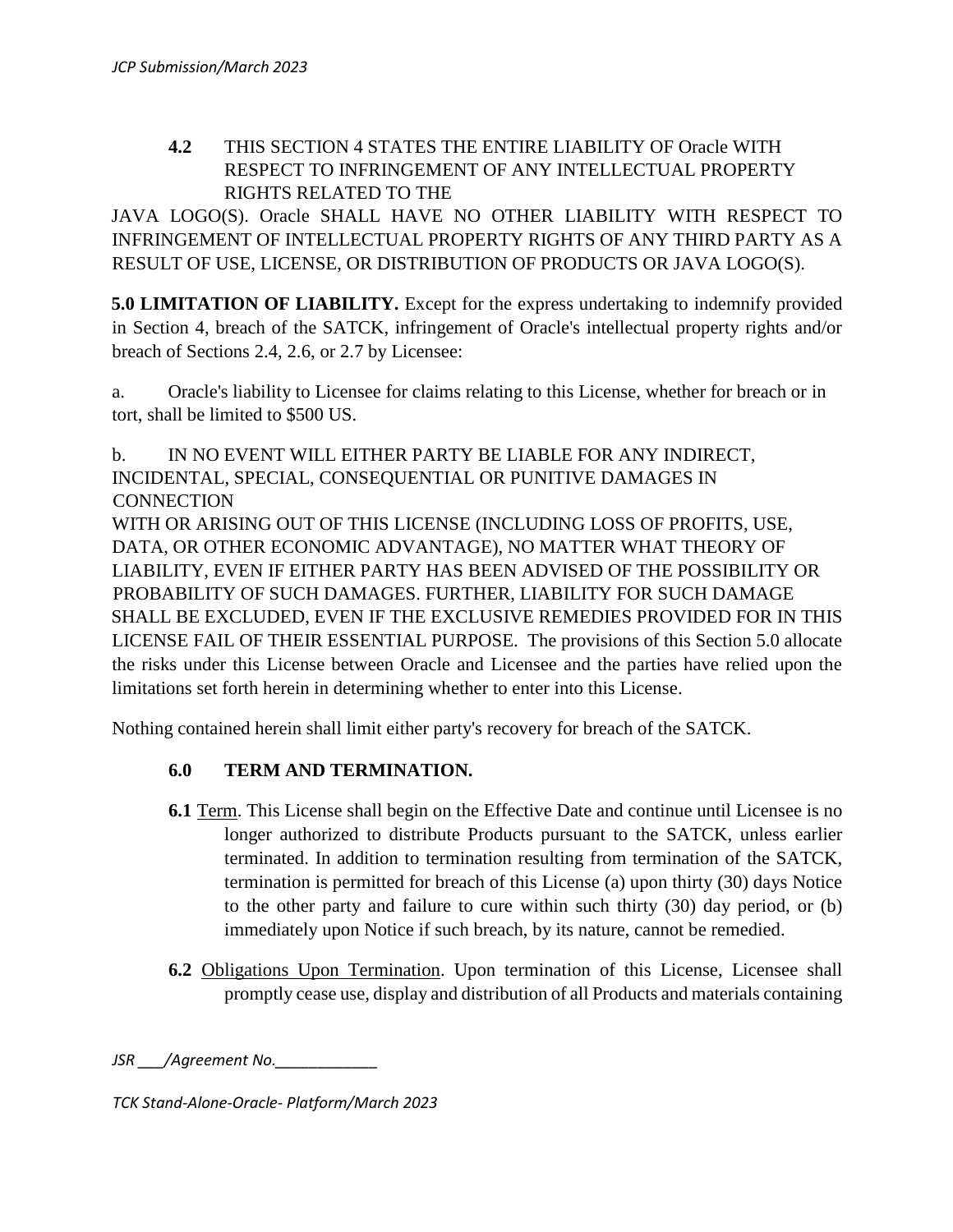the Java Logo(s) and/or the For Java Tagline. All rights and licenses granted to Licensee shall terminate upon such termination.

**6.3** No Liability for Expiration or Lawful Termination. Neither party shall have the right to recover damages or to indemnification of any nature, whether by way of lost profits, expenditures for promotion, payment for goodwill or otherwise made in connection with the business contemplated by this License, due to the expiration or permitted or lawful termination of this

License. EACH PARTY WAIVES AND RELEASES THE OTHER FROM ANY CLAIM TO COMPENSATION OR INDEMNITY FOR TERMINATION OF THE **BUSINESS** RELATIONSHIP UNLESS TERMINATION IS IN MATERIAL BREACH OF THIS LICENSE.

- **6.4** No Waiver. The failure of either party to enforce any provision of this License shall not be deemed a waiver of that provision. The rights of Oracle under this Section 6.0 are in addition to any other rights and remedies permitted by law or under this License.
- **6.5** Survival. The parties' rights and obligations under Sections 2.4, 2.5, 2.6(b), 3.0, 4.0, 5.0,

6.2, 6.3, 6.4, 6.5, 6.6 and 7.0 shall survive termination of this License.

**6.6** Irreparable Harm. Notwithstanding the limitation of liability set forth in Section 5.0 above, Licensee agrees that a material breach of Section 2.0, 6.2 or 7.6 is likely to cause irreparable harm to Oracle, the extent of which would be difficult to ascertain and for which damages would not be an adequate remedy. Therefore, in addition to its rights and remedies otherwise available at law, including, without limitation, the recovery of damages for breach of this License, Oracle shall be entitled to (a) immediate equitable relief, specifically including, but not limited to, both interim and permanent restraining orders and injunctions, and (b) to such other and further equitable relief as the court may deem proper under the circumstances.

#### **7.0 MISCELLANEOUS.**

**7.1** Notices. All written notices required by this License must be delivered in person or by means evidenced by a delivery receipt and will be effective upon receipt by the persons at the addresses specified below.

Oracle Licensee

*JSR \_\_\_/Agreement No.\_\_\_\_\_\_\_\_\_\_\_\_*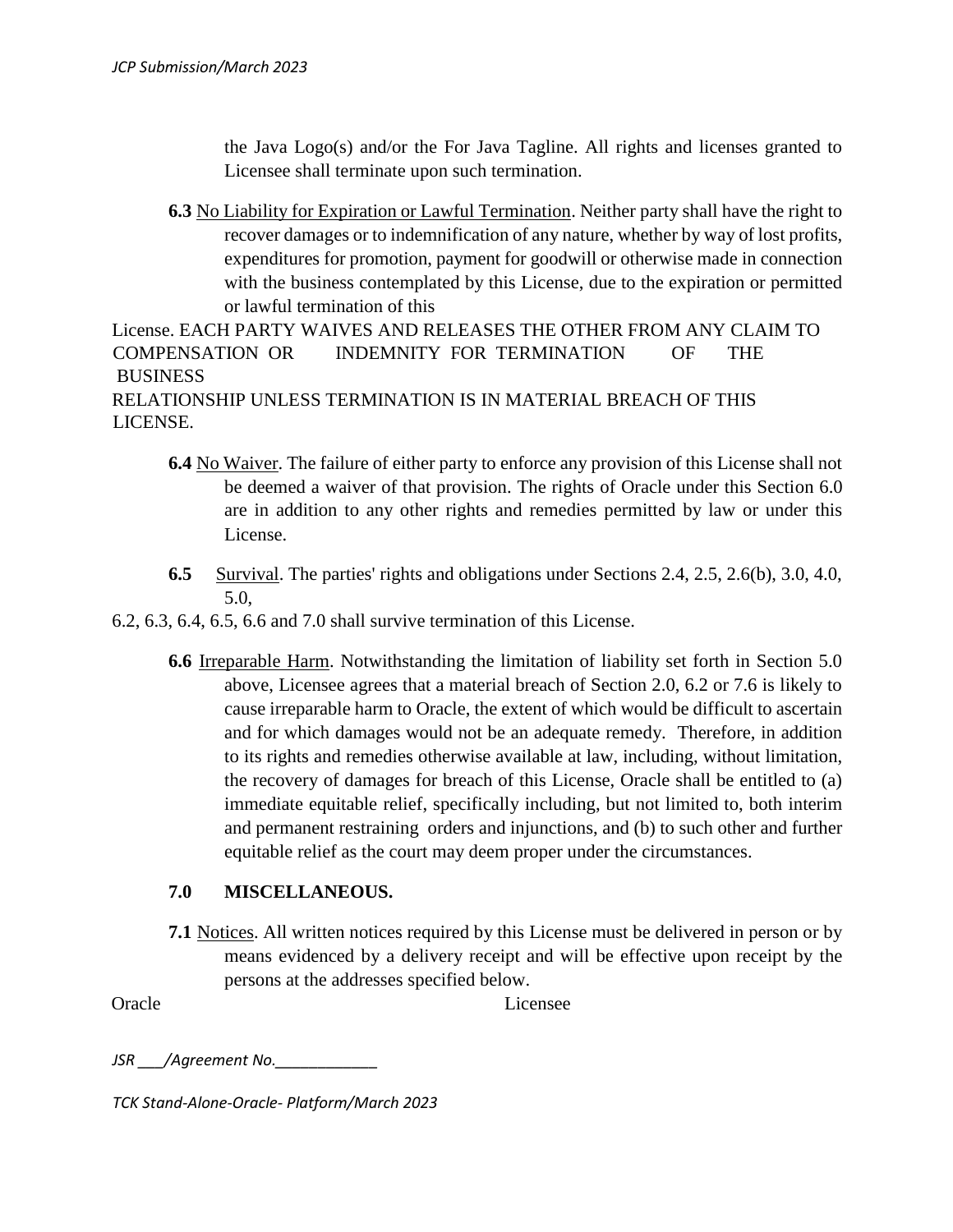| Oracle America, Inc.                  |                |             |
|---------------------------------------|----------------|-------------|
| 500 Oracle Parkway                    |                |             |
| Redwood Shores, California, USA 94065 |                | Attn.: Java |
| Software Vice President, Sales        |                |             |
| cc: Commercial Group Legal<br>Legal   | cc: Trademarks |             |

**7.2** Partial Invalidity. If any of the above provisions are held to be in violation of applicable law, void, or unenforceable in any jurisdiction, then such provisions are herewith waived or amended to the extent necessary for the License to be otherwise enforceable in such jurisdiction.

However, if in Oracle's opinion deletion or amendment of any provisions of the License by operation of this paragraph unreasonably compromises the rights or increase the liabilities of Oracle or its licensors, Oracle reserves the right to terminate the License.

- **7.3** Language. This License is in the English language only, which language shall be controlling in all respects, and all versions of this License in any other language shall be for accommodation only and shall not be binding on the parties to this License. All communications and notices made or given pursuant to this License, and all documentation and support to be provided, unless otherwise noted, shall be in the English language.
- **7.4** Governing Law. This License is made under and shall be governed by and construed under the laws of the State of California and controlling U.S. federal law, regardless of its choice of laws provisions. Licensee and Oracle agree that any action arising out of this License shall be brought in the U.S. District Court for the Northern District of California or the California Superior Court, County of San Francisco, or County of Santa Clara, as applicable; and Licensee and Oracle submit exclusively to the personal jurisdiction and venue of such Courts.
- **7.5** Disclaimer of Agency. The relationship created hereby is that of licensor and licensee and the parties hereby acknowledge and agree that nothing herein shall be deemed to constitute Licensee as a franchisee of Oracle. Licensee hereby waives the benefit of any state or federal statutes dealing with the establishment and regulation of franchises.

*JSR \_\_\_/Agreement No.\_\_\_\_\_\_\_\_\_\_\_\_*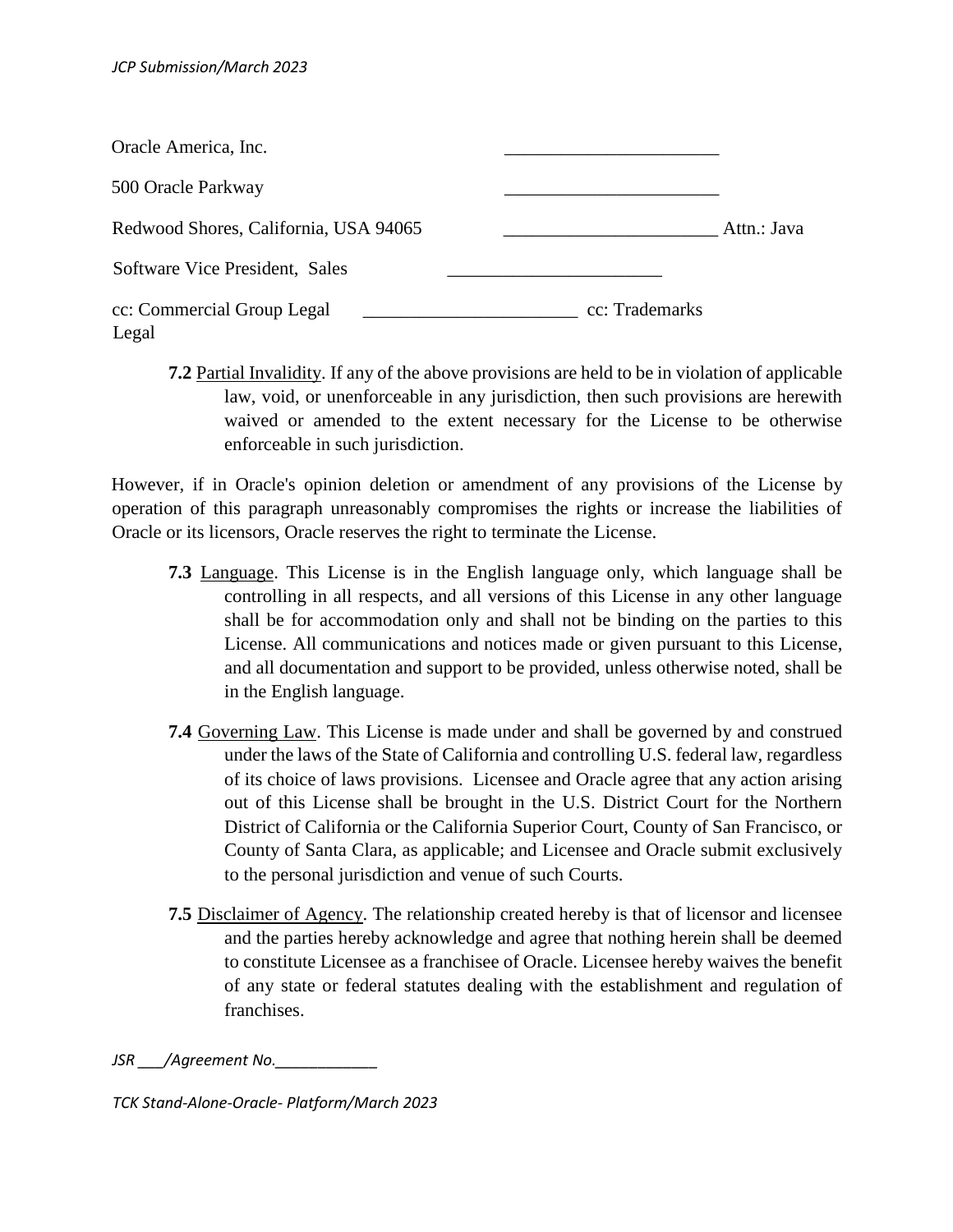- **7.6** Assignment. Licensee may only assign this License in conjunction with an assignment of the Agreement. The limitations on assignment set forth in the SATCK applicable to the Licensee shall apply to any assignment of this License sought by Licensee and are incorporated herein by reference. Notwithstanding the foregoing or anything to the contrary in the SATCK. Oracle may assign or transfer its rights or obligations hereunder without the consent of Licensee.
- **7.7** Construction. Any law or regulation which provides that the language of a contract shall be construed against the drafter shall not apply to this License.
- **7.8** Section References. Any reference contained herein to a section of this License shall be meant to refer to all subsections of the section.
- **7.9** Complete Understanding. This License constitutes and express the final, complete and exclusive agreement and understanding between the parties with respect to the Java Logo(s) and the For Java Tagline and supersedes all previous communications, representations or agreements, whether written or oral, with respect thereto. This License may not be modified, amended, rescinded, canceled or waived, in whole or part, except by a written instrument signed by the parties.

IN WITNESS WHEREOF, the parties have caused this License to be executed by their duly authorized representatives. Oracle America, Inc.: Licensee:

| LIVUIDUV.       |
|-----------------|
| By:             |
|                 |
| (Print or Type) |
| Title: Title:   |
| Date:           |
|                 |

*JSR \_\_\_/Agreement No.\_\_\_\_\_\_\_\_\_\_\_\_*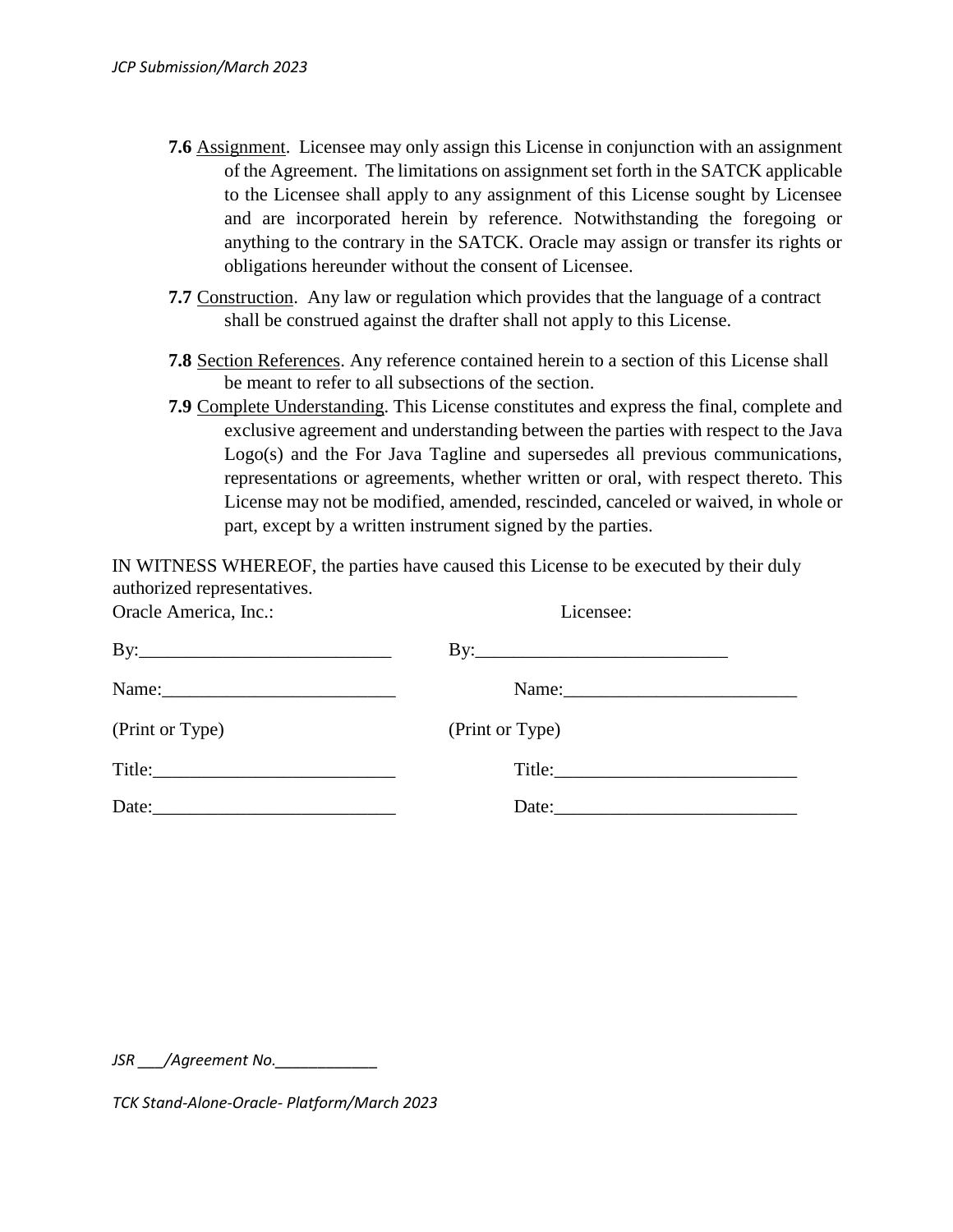## **Attachment A**

Technology Compliance Logos

(all artwork to be provided by Oracle)

For the Java Platform, Standard Edition: Java Compatible

*JSR \_\_\_/Agreement No.\_\_\_\_\_\_\_\_\_\_\_\_*